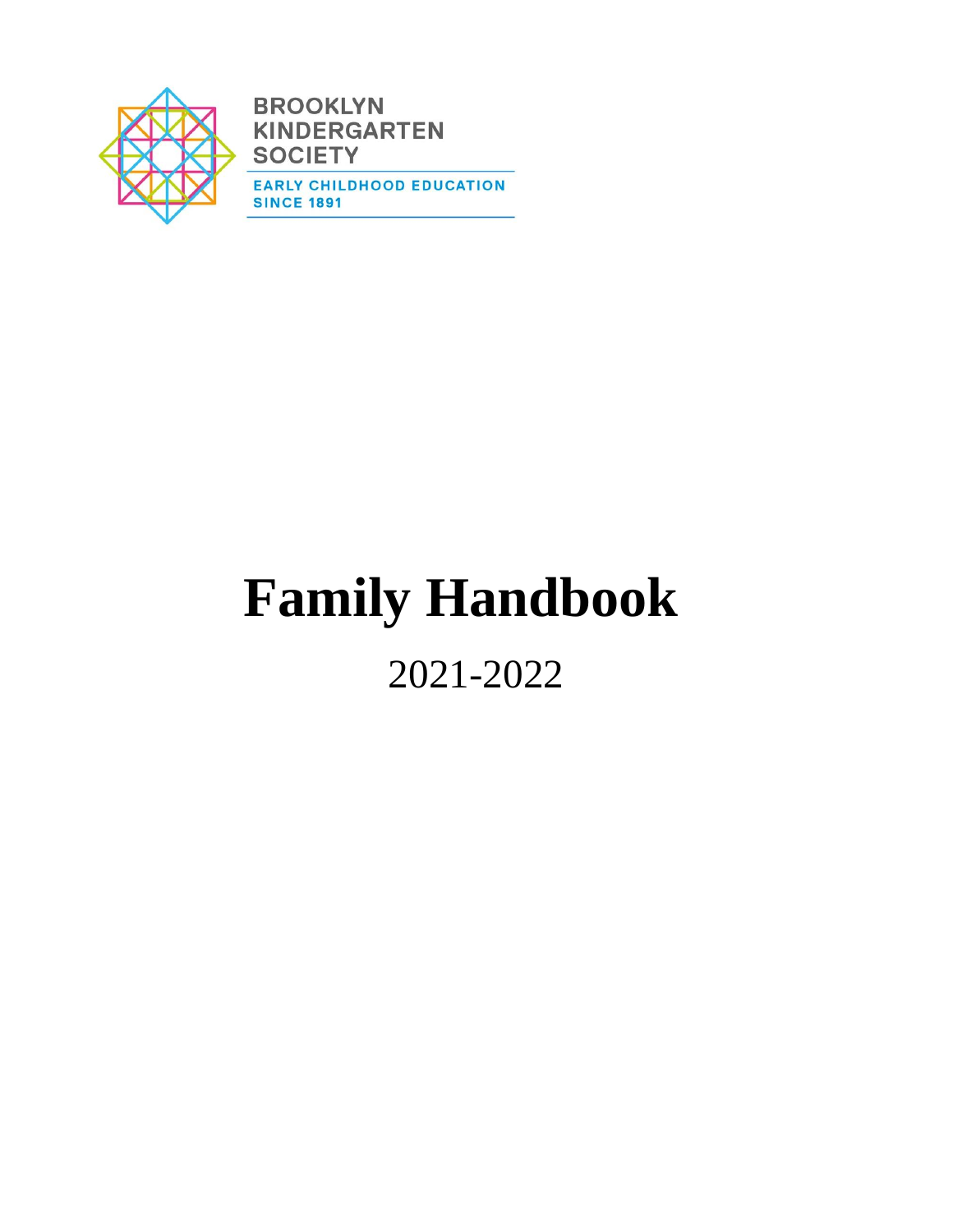## **Administrative Office**

 25 Chapel Street, Suite 900 Brooklyn, New York, 11201 Tel. # 718 623-9803

# **Website**

**www.bksny.org**

## **Brooklyn Kindergarten Society Centers**

| <b>Brevoort Children's Center</b>   | 250 Ralph Avenue          | Tel. #718 778-1069 |
|-------------------------------------|---------------------------|--------------------|
| Director: Lizette Singh             | Brooklyn, NY 11233        | Fax. #718778-3605  |
| <b>Edwards L. Cleaveland</b>        | 1185 Park Place           | Tel. #718 778-6559 |
| <b>Children's Center</b>            | Brooklyn, NY 11213        | Fax. #71872677     |
| Director: Myrtle Charles            |                           |                    |
| <b>Howard Children's Center</b>     | 1592 East New York Avenue | Tel.#718 342-2905  |
| Director: Seray Almamy              | Brooklyn, NY 11212        | Fax. #718 922-5297 |
| <b>Nat Azarow Children's Center</b> | 232 Powell Street         | Tel. #718 346-0924 |
| Interim Director: Nicole Sparrow    | Brooklyn, NY 11212        | Fax. #718 346-7391 |
| <b>Sumner Children's Center</b>     | 860 Park Avenue           | Tel. #718 455-3471 |
| Interim Director: Ashley Williams   | Brooklyn, NY 11206        | Fax. #718 455-4982 |
| <b>Tompkins Children's Center</b>   | 730 Park Avenue           | Tel. #718 782-9140 |
| Director: Marcia Thompson           | Brooklyn, NY 11206        | Fax. #718 782-5554 |
| <b>Weeksville Gardens</b>           | 1640 Pacific Street       | Tel. #718 395-9001 |
| <b>Children's Center</b>            | Brooklyn, NY 11213        | Fax. #718 363-2028 |
| Director: Boimah Sayway             |                           |                    |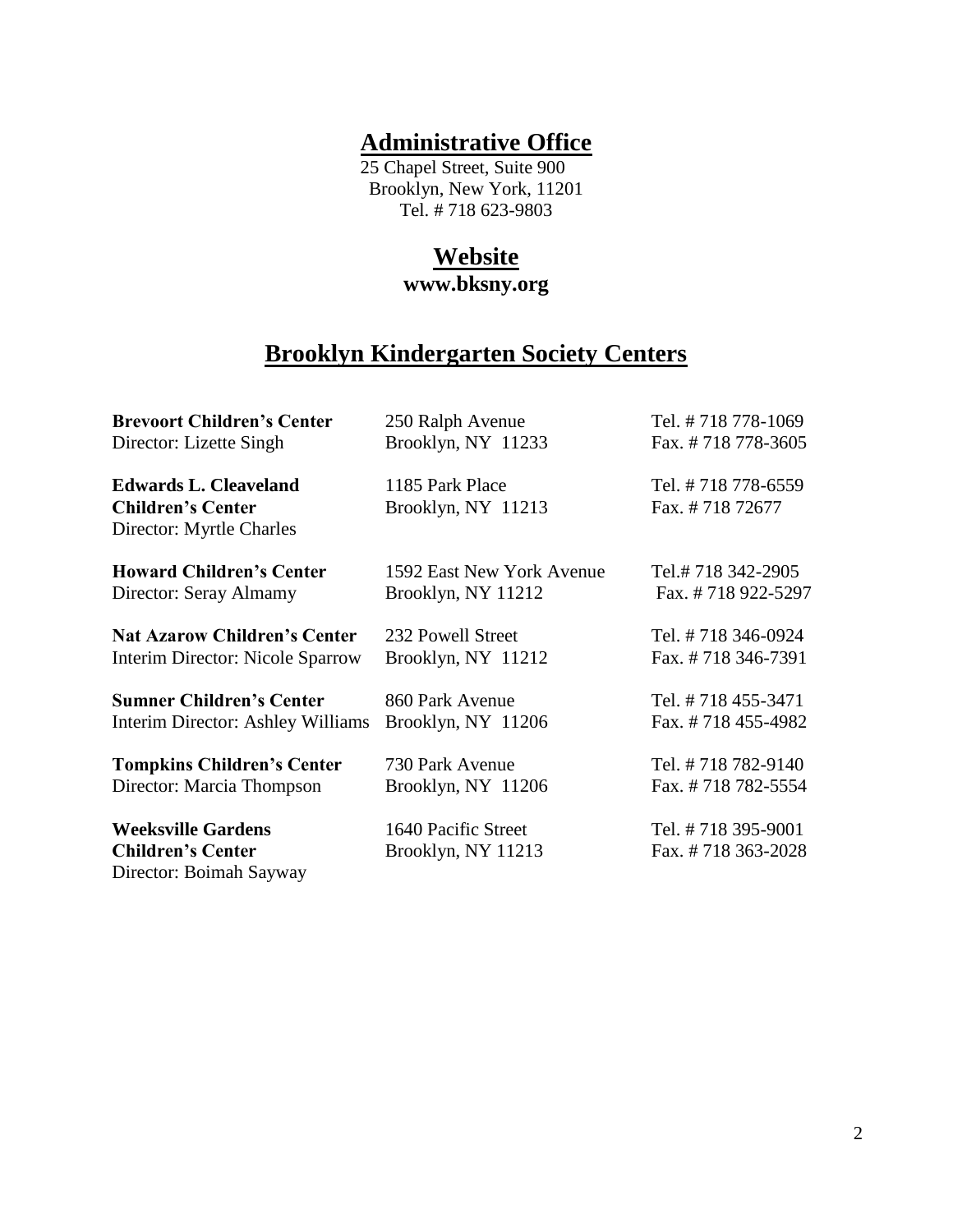# **Sample Parent Involvement Calendar**

| June                 | <b>July</b>                  | <b>August</b> | <b>September</b>                          |
|----------------------|------------------------------|---------------|-------------------------------------------|
| Enrollment           | New Children                 | Open House    | <b>Parent Orientation</b>                 |
| New Children         | Open House                   |               | <b>Classroom Orientation</b>              |
| <b>Family Events</b> | Transfer continuing children |               | And Meeting<br>Pedestrian Safety Training |

| <b>October</b>                                                                          | <b>November</b>                       | <b>December</b>                                 |
|-----------------------------------------------------------------------------------------|---------------------------------------|-------------------------------------------------|
| <b>Classroom Orientations and</b>                                                       |                                       | PAC, DAPC Certified                             |
| Meetings                                                                                |                                       |                                                 |
| PAC, DAPC Elections                                                                     | <b>Harvest Festival Family Events</b> | <b>Family Holiday Activities</b><br>and Parties |
| Parenting Workshop: Positive<br>Discipline and Managing<br><b>Challenging Behaviors</b> | Progress Report                       | <b>Parents and Teachers</b><br>Conferences      |
| Parent-Teacher Conferences                                                              |                                       |                                                 |

| <b>January</b>           | <b>February</b>                     | <b>March</b>              |
|--------------------------|-------------------------------------|---------------------------|
| <b>Family Engagement</b> | Meeting with parents of Graduates   | <b>Family Engagement</b>  |
| Activities               |                                     | Activities                |
|                          | <b>Family Engagement Activities</b> |                           |
|                          |                                     | Planning for summer trips |
|                          | <b>Parent-Teacher Conferences</b>   | and family summer events  |
|                          |                                     |                           |
|                          |                                     |                           |

| April                                  | May                               | June                                 |
|----------------------------------------|-----------------------------------|--------------------------------------|
| <b>Family Engagement</b><br>Activities | <b>Classroom Meetings</b>         | Moving Up Celebration                |
| Making reservations for                | Progress reports                  | <b>Enrollment of New</b><br>Children |
| summer trips                           | <b>Parent-Teacher Conferences</b> |                                      |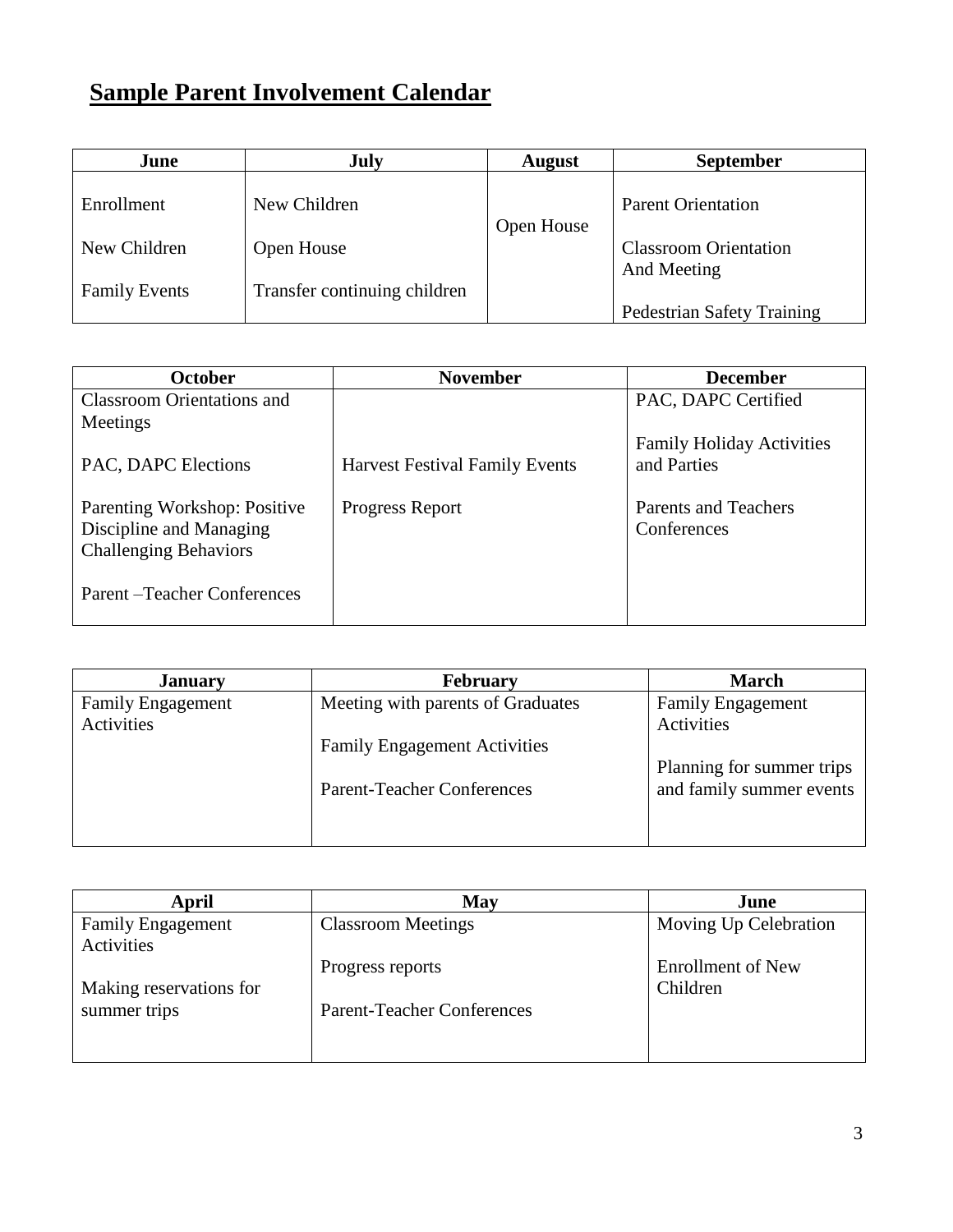

## **Brooklyn Kindergarten Society**  *Dedicated to Early Childhood Education since 1891*

Brooklyn Kindergarten Society (BKS) is a community-based organization that provides year-round early childhood education, and family support services to more than 375 children and their families.

In 1891, BKS started the first free kindergarten in Brooklyn offering early childhood education to immigrant children. BKS now has seven early

childhood centers that provide children and families with a full-range of services to support children's academic success and assist families in reaching their goals. Each center is licensed by the New York City Department of Health.

Our mission is to provide a secure, nurturing, educationally-rich environment to ensure that the children develop the social, emotional, physical and cognitive skills they need to succeed in life and in school. We engage parents and caregivers as partners, encouraging them to nurture the development of their children while training them to advocate effectively for their children.

BKS uses the research-based Creative Curriculum in all of its classrooms to ensure that children are learning the skills they need. To support children's success in the education program, all children are screened for developmental delays, and on-site services are provided for those who need it. Our Family Services staff works directly with individual children, small groups and entire classrooms to help address the social and emotional needs. In addition, the Family Service staff provides support to families who may be in crisis through referrals to community resources when different needs arise. A strong partnership is formed with families to support children's development at home.

The majority of BKS's annual funding is provided by the New York City Department of Education, which supervises the use of these funds and determines each family's eligibility on an annual or asneeded basis. Additional funding comes from individual donors and foundations.

#### **Admissions Policy**

BKS programs provide safe, educational, and nurturing environments to children ages 2 to 5 years old, depending on the specific center at which you are enrolled.

Depending on your families' income eligibility and the slot types at a given center, your family may qualify for a child care subsidy through the Department of Education, Head Start slot, or school day only slot. *Furthermore, in order to maintain a child care subsidy, all families receiving a subsidy must provide DOE the required paperwork.* 

#### **Hours of Care**

- Hours of care are planned for your family individually.
- Upon enrollment your family is required to commit to a specific schedule based on employment or school hours (for Extended Day/Year and Head Starts slots). Children in School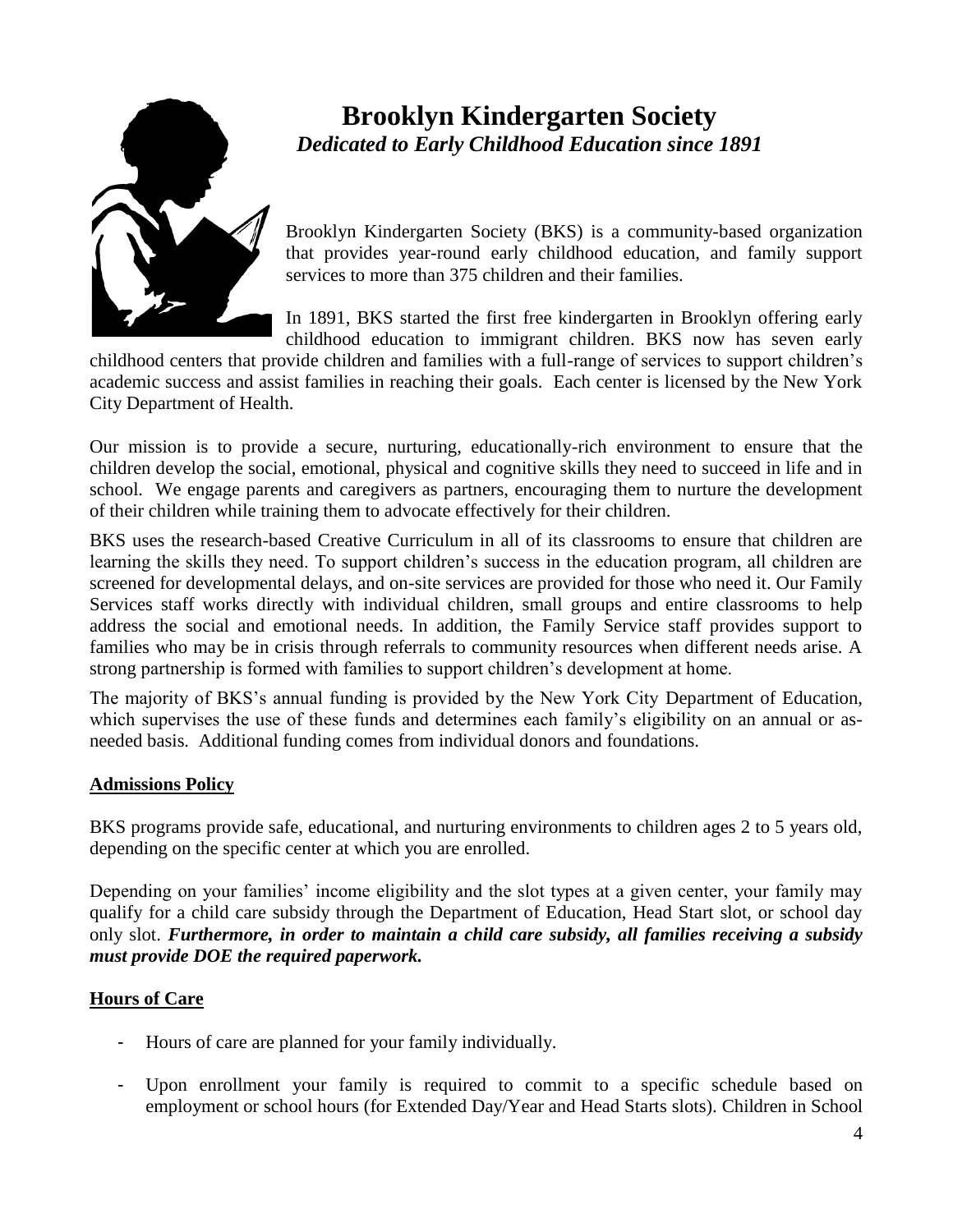Day only slots are entitled to 6 hours and 20 minutes each day. Each center has its own school day hours.

- Any child who is picked up later than their scheduled pick-up time will be considered late and may be subject to a late fee (for UPK only and 3-K only students).
- It is essential that your family keep it's agreed upon admission schedule because adequate teaching staff is planned for on the basis of the number of children in the classroom at any given time.

#### **Arrival Time and Pick-up Time**

- Children are expected to arrive by their scheduled drop off time.
- Children are expected to be picked up by their scheduled drop off time.
- If your schedule changes, please let your center know so that they can adjust your arrival and dismissal times accordingly.

#### **Attendance**

- We ask that you contact your child's center whenever your child will be absent. A doctor's note is required if your child has been absent for three or more days. Be sure to notify your child's center if they will be out for an extended period to avoid a disruption in services.
- If your child's monthly attendance drops below 70%, the Center Director and Family Service staff will meet with you to develop a plan to best support you to ensure the child is attending the program regularly.
- If a child is absent for 30 consecutive days and BKS has not received notice from the family regarding the reason for absences and/or if BKS cannot contact the family during this time, your child's slot in the program may be jeopardized and could result in discharge.

#### **Payments**

- At this time, child care fees have been paused due to COVID-19. We anticipate fees resuming in the fall.
- Fees are due no later than Tuesday for the upcoming week's service.
- You can opt to pay your fee on a monthly basis, paying the entire month's fee on the first Tuesday of each month. You are responsible for the entire weekly fee even if your child is absent for one or more days.
- If you receive a child care subsidy from the Department of Education, you must "recertify" your case with the DOE every few months. At that time the fee agreement may or may not change.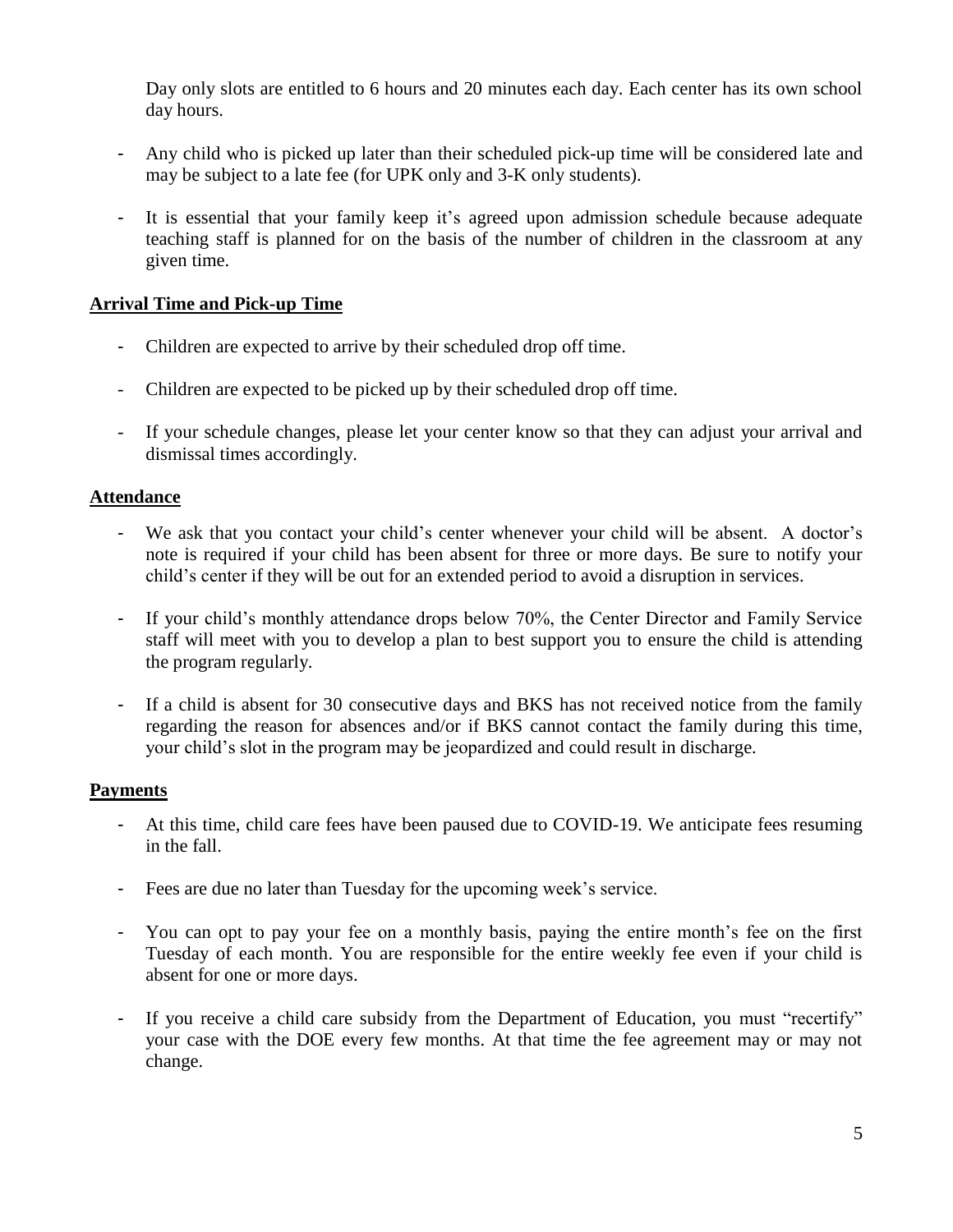- At this time, fees **must** be paid in **cash or money order. We will not accept personal checks.**  We hope to transition to a cashless process soon.

#### - **Only the bookkeeper and Center Director are authorized to collect fees. You will always receive a written receipt for your fee payments.**

#### **Delinquent Accounts**

- Parents will receive a written notice when fees are not paid on time within 30 days.
- In the event that fees are not paid for two consecutive weeks, the program may suspend services until the account is paid in full.
- If you do foresee a financial problem, you may request to develop a payment plan that must be approved by the BKS fiscal office in order to avoid termination.
- Families who fail to meet their financial obligations will be terminated from the program.

#### **Enrollment and Eligibility Status**

Each center operates based on different funding sources that include Head Start, DOE and Child Care funds. Each family will be enrolled based upon space and slot availability, which is determined by the Department of Education.

For some programs, your eligibility to receive subsidized child care services expire every 3, 6, and 12 months, or 2 years. DOE will send you a recertification package by mail. It is very important to keep these documents and copies in your personal records. If your child's recertification paperwork is submitted late, it may impact your child's enrollment.

#### **Holidays and Other Closings**

BKS is closed 11 days each year in observation of some holidays. Specific dates for observing each holiday will be included in the monthly calendar of events.

#### **Professional Development Closings**

We are required by the New York City Department of Education to close a minimum of 12 days a year for professional development and/or Clerical Days for our staff.

#### **Emergency Closings**

BKS Centers are closed in the event of a citywide emergency (such as a snowstorm) and if New York City public schools are closed. In an event there is inclement weather or other closure, BKS centers will offer remote learning. BKS centers may also close for painting, lead abatement, or other maintenance by the City's Housing Authority.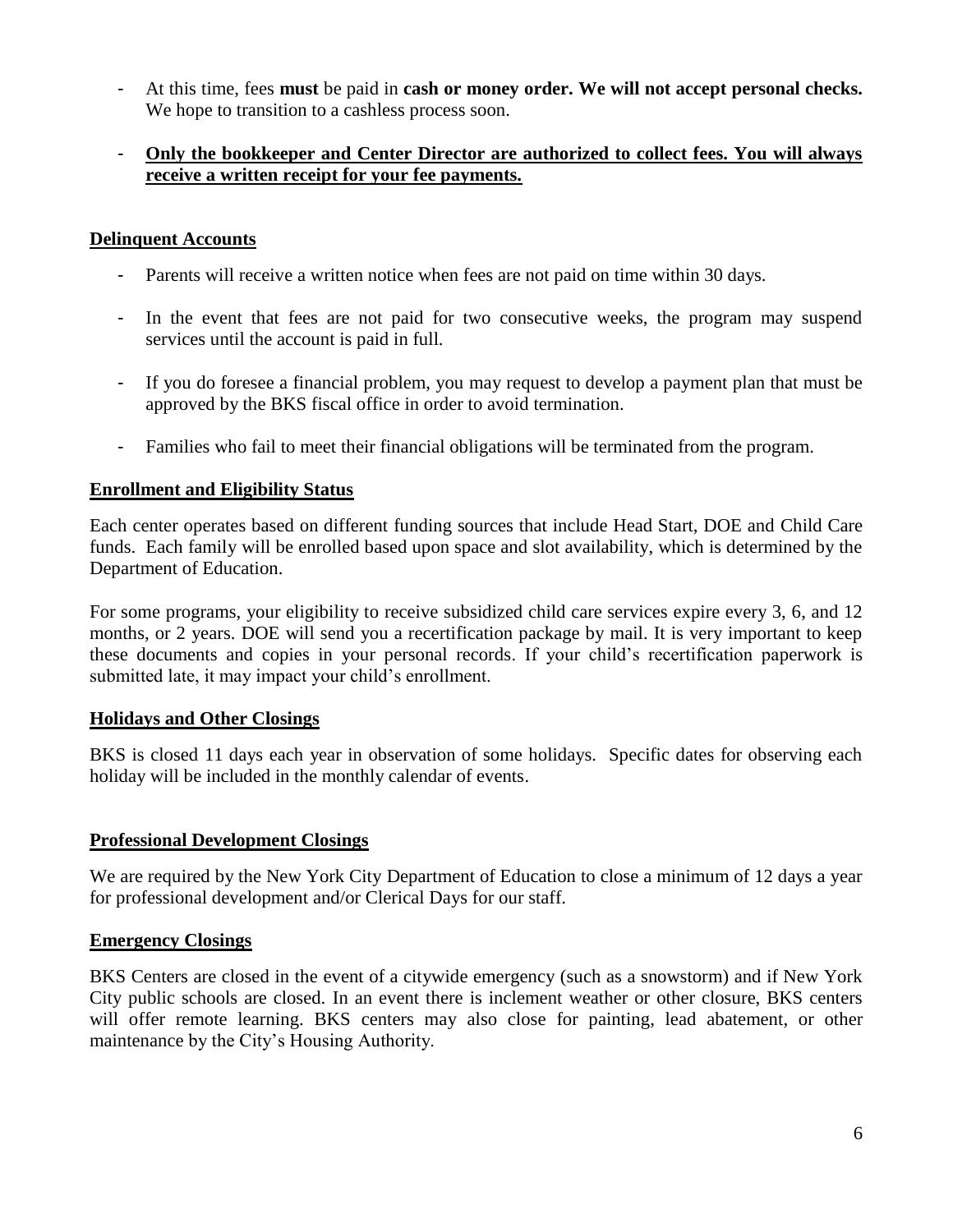#### **Staff**

The Executive Director at BKS provides administrative oversight for all staff. Each site is supervised by a Center Director who holds a Master's Degree in the field of Education or a similar field. Our food services staff all hold "Food Handler's Certification" and are monitored by the New York City Department of Health. All employees are screened through the Department of Investigation and the New York State Central Registry. At least one teacher in each classroom is CPR and First-Aid Certified as well as trained to use the "Epi-Pen."

When a Center Director is absent, a "Acting Center Director" will be designated as interim supervisor of a center. For any issues or concerns that require immediate administrative input, the Director of Compliance will be contacted.

#### **Accident and Liability Insurance Coverage**

Brooklyn Kindergarten maintains accident and liability insurance coverage for children and adults. The certificate is located in the Center Director's office and is available upon request for review.

## **Our Educational Program**

#### **Adjustment Period**

- All new children are given a "transition schedule" for the first three days of school. The Center Director will work out your child's schedule. The length of time needed for the transition depends on the individual child.
- Parents/caretakers are typically asked to remain with the child during the first few days of school, however, due to COVID-19 families will drop off their child at the entrance.
- It's normal for your child to have some fear and misgiving about starting a childcare center arrangement. This is known as *separation anxiety*. Children, like adults, need time to get used to new situations.
- At Brooklyn Kindergarten Society we practice a policy of keeping children with their teachers for at least nine (9) months (September through June) whenever possible. However, because we have open enrollment, we may not always be able to adhere to this policy.

#### **How BKS Supports Children's Academic Success in the Classroom**

The Creative Curriculum is a research-based curriculum for early childhood programs serving children from 2 years old to 5 years of age. It guides teachers on how to set-up their classrooms using various types of toys, games, and learning materials to enable children to gain academic skills. Such skills include language and reading development, math skills, science skills, social studies knowledge, physical development, social and emotional competence.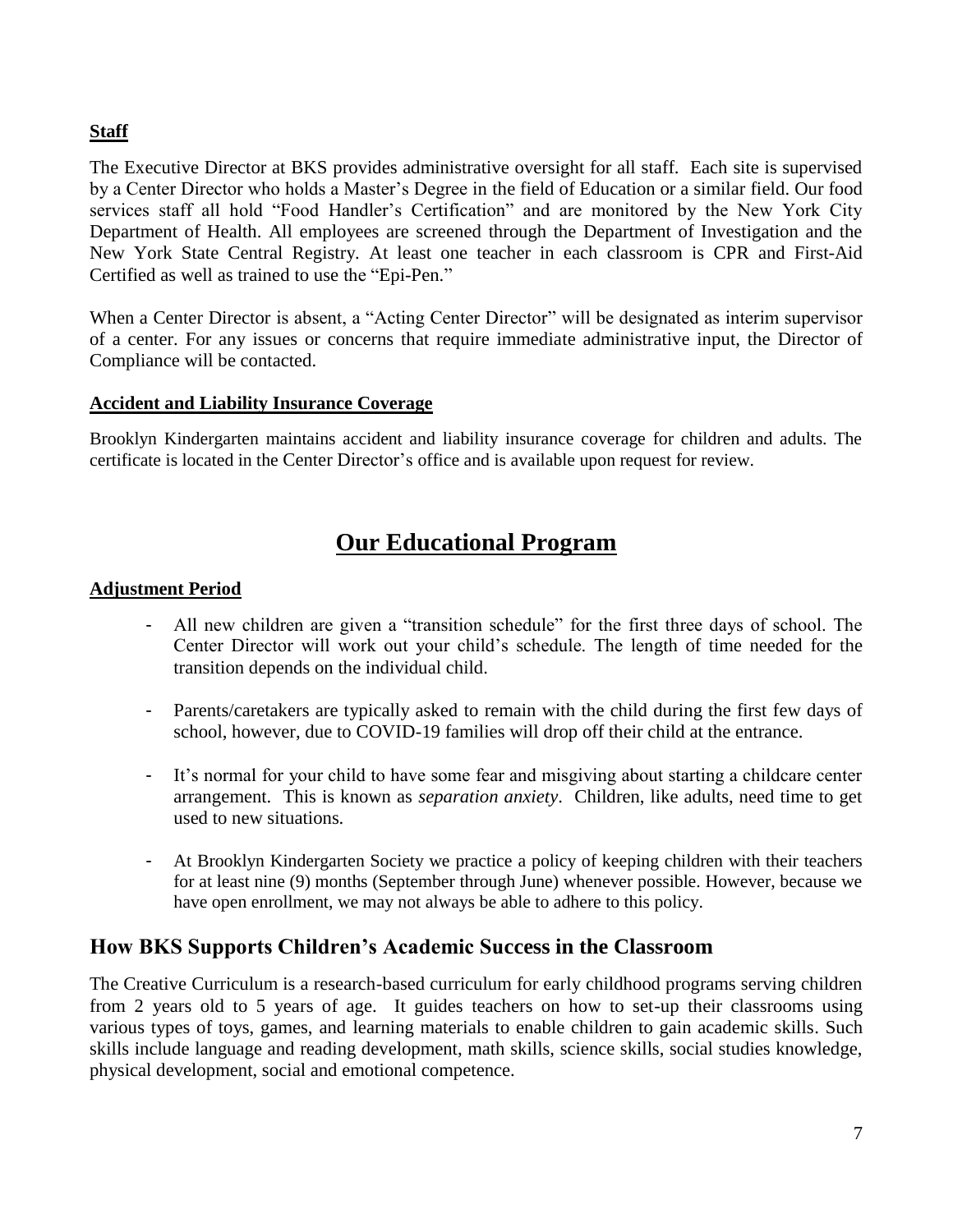All children are assessed multiple times a year by the classroom teachers using the Creative Curriculum's Teaching Strategies Gold (TSG) developmental assessment tool. The results of the assessment are shared with you at least twice a year during parent-teacher conferences.

The Creative Curriculum is aligned with New York State Prekindergarten Foundation of the Common Core, Head Start Child Development and Early Learning Framework and New York State's Quality Review Rubric.

Each classroom is set up with learning centers. Children learn many skills while engaging in the different centers. They include:

- **Block Area:** math, social skills, language skills, problem solving, and creative thinking
- **Dramatic Play:** creative thinking, social and emotional skills, language skills, social studies
- **Educational Toys and Games:** problem solving, math skills, language skills, social and emotional skills.
- **Art and Writing**: fine motor skills, reading skills, alphabet, creative thinking, aesthetic development
- **Library:** listening skills, language skills, reading skills, social skills
- **Science:** scientific process, evaluate information, math skills, language skills, and problem solving, language development, social skills
- **Sand and Water:** math and science skills, problem solving, creative thinking
- **Music and Movement:** physical development, math skills, social and emotional development
- **Computers:** fine motor, technology skills, reading skills, computer competence

#### **Goals of Curriculum**

The most important goals of our curriculum are for children to get along well with others and love learning! We want children to become independent, self-confident, and curious learners who can work well with others.

We also want to help children develop excellent language skills because research shows that children who have good language skills, know a lot of words, and can recite nursery rhymes will be more prepared to learn how to read in elementary school.

Our curriculum has four areas of development that it focuses on:

**Social/Emotional:** to help children develop independence, self-confidence, and self-control; follow rules and routines, make friends, and learn how to be a part of a group.

**Physical Development:** to increase children's large muscle skills – balancing, running, jumping, throwing and catching – and use the small muscles in their hands to do tasks like buttoning, stringing beads, cutting, drawing and writing.

**Cognitive Development:** to acquire thinking skills so they can solve problems, ask questions, and think logically – through activities that encourage sorting, classifying, comparing, counting, making patterns – and to use materials and their imagination to show what they have learned.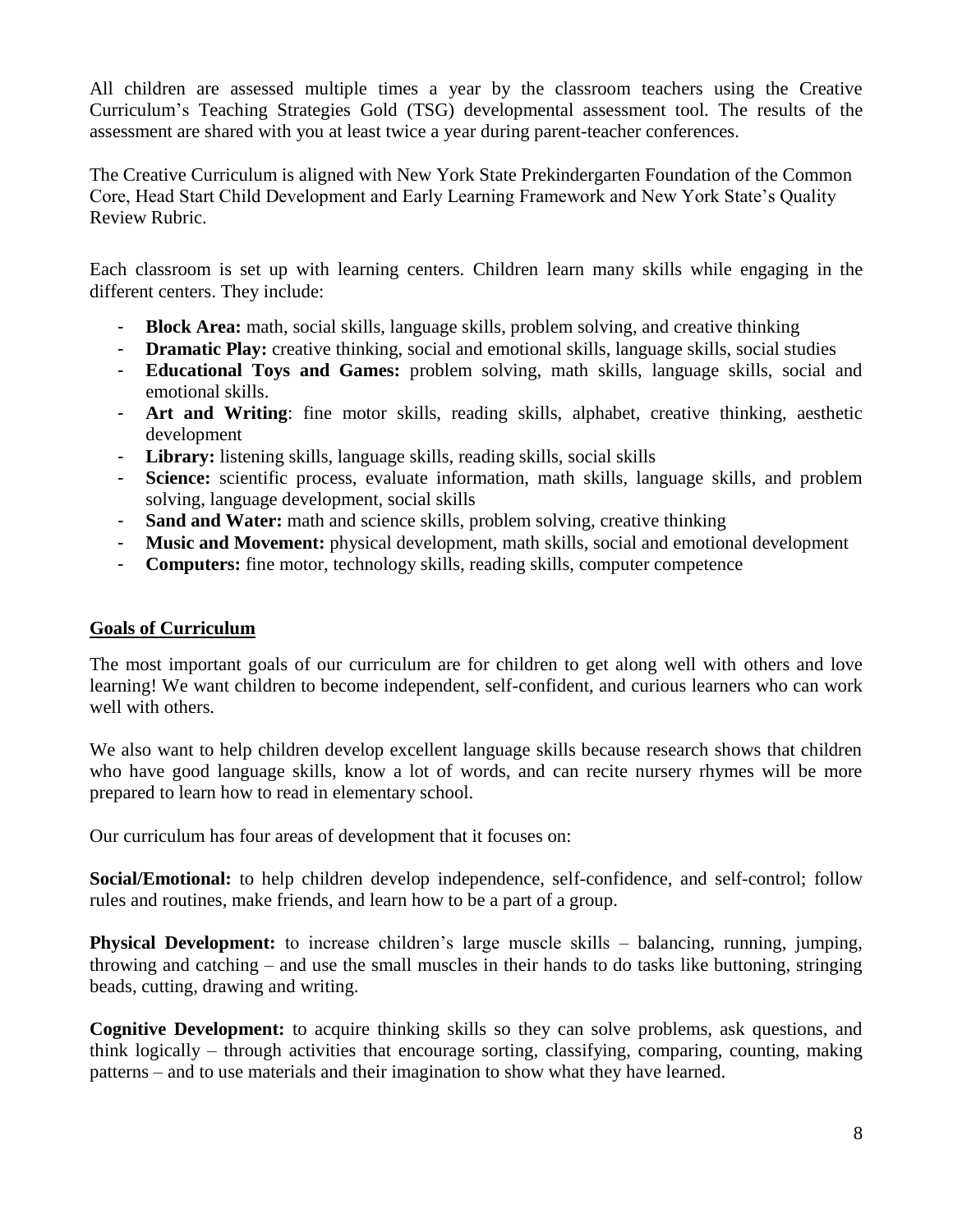**Language Development:** to use words to communicate with others, listen to and participate in conversations with others, understand the purpose of print, recognize letters and words, and begin to write for a purpose.

#### **Sample Flow of Day**

*Arrival /Center Time Breakfast Meeting: Greetings, Songs, Story, and Planning Time Center Time Clean-up Time Small Group Activities Recall Time Outdoor Play Wash for lunch/ Lunch time/ Brush Teeth Naptime Wake up/ Bathroom/ Snack Story time and Discussion Outdoor Time Center Time/ Small Group Time Music/ Table Toys/ Story time Pick-up Time*

#### **What to Bring**

We provide each child with a plastic shoe-box size container to keep a change of seasonally appropriate clothing available in the event that your child's clothing becomes soiled. Children must have the following:

- shirt
- pants
- socks
- undershirt
- underwear
- pull-ups, if needed
- Change of shoes to wear in the classroom during the winter months or inclement weather

Toddlers who are in the process of toilet-training should have at least two sets of clothing in their cubbies at all times.

Please purchase a waterproof laundry marker to label each of your child's clothing items.

#### **What to Wear**

**We encourage families to send their children to our centers dressed in comfortable play clothes**.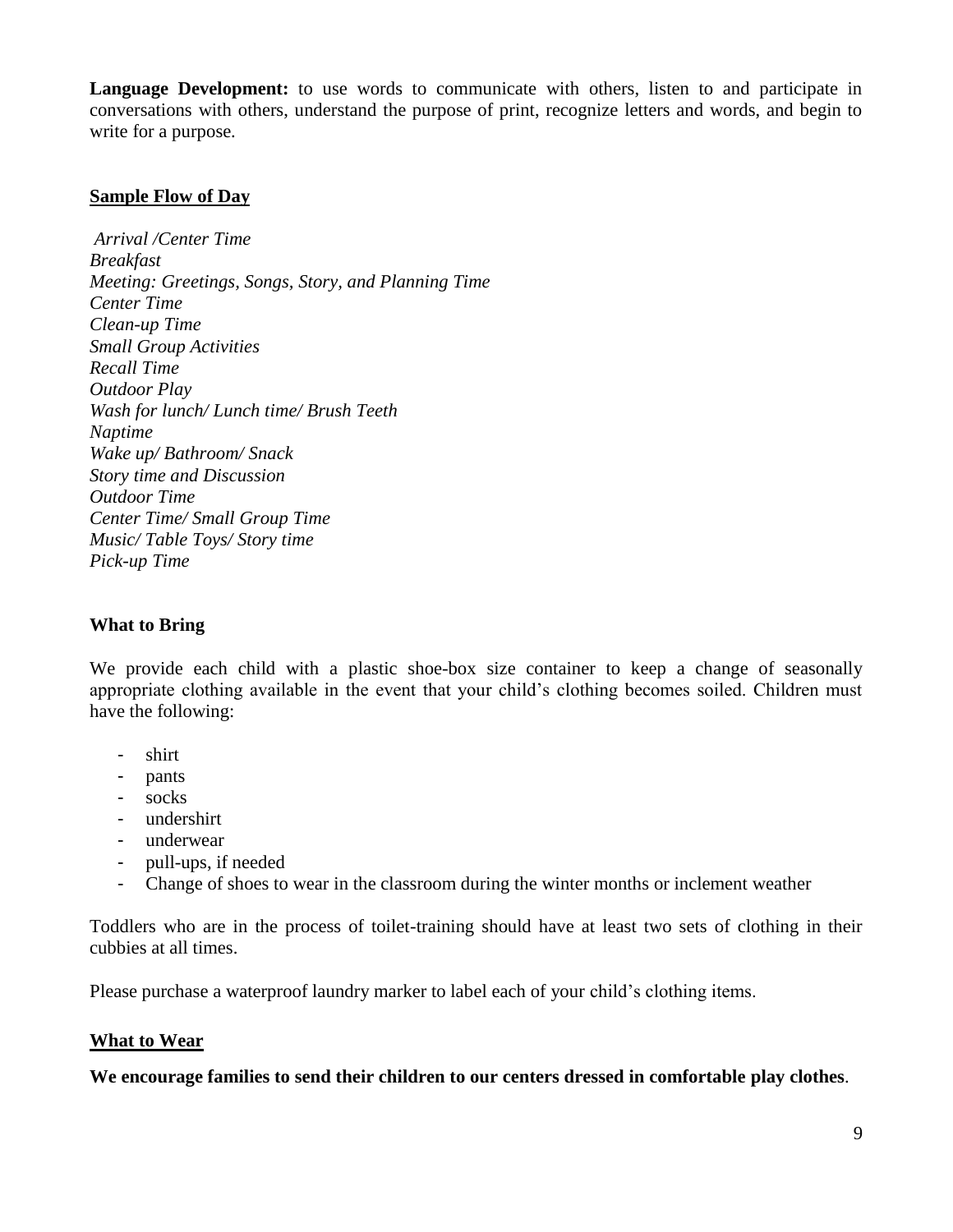During the day children may be playing or listening to a story on the floor, playing with play dough, sand, water or painting at the easel. While we do use smocks to cover clothing during messy art activities, clothing will, at times, get dirty. Occasionally children may spill juice or food on their clothes, too. We do not want children to feel inhibited from experiencing all of the wonderful activities that we engage them in, therefore, we ask that they do not wear fancy clothing. Remember, "play is children's work" and play clothes are their work clothes.

We also take the children outdoors twice a day, weather permitting. Because we go to the playground, we request that you send your child in sneakers or rubber soled shoes that are safe for climbing and running. During the winter time, children need to wear hats, scarves, and gloves so that they will be comfortable when we go outside. According to Department of Health regulations we are able to take the children outside to play as long as the temperature is 35 degrees or higher, with reasonable winds. A sun hat or cap may help to keep the sun out of your child's eyes during the summer months.

#### **Valuable Items and Jewelry**

We request that valuable items, including but not limited to money and jewelry, remain at home. Coins can be a choking hazard for young children, and jewelry should be kept at home and saved for special occasions. Toddlers should not wear large earrings or jewelry that could be pulled by other children or catch onto bedding or carpets. We will not take responsibility for items lost or broken while at school.

#### **Health Code Policies**

All centers under the sponsorship of Brooklyn Kindergarten Society are fully licensed by the New York City Department of Health and Mental Hygiene. New York City Department of Health requires that each child enrolled in a child care facility must have a medical examination prior to admission and must be re-examined annually thereafter (examination frequency requirements may vary depending upon the child's age). Children cannot be admitted into the program without submitting the required health form completed by a licensed physician. Each child enrolled must have immunizations kept up to date and documented on his/her health record unless you have a medical exemption.

Families who are in contact with other school-age children should be especially aware of their child's capacity to introduce illness into the center. If it is suspected that your child, or any member of your household, has been exposed to a contagious illness, the center should be made aware as soon as possible. We will also immediately inform all families of any contagious illnesses at the center.

As a general rule, parents should notify the center whenever a child is kept home for the day. If a child becomes ill while in our care, a teacher or administrator will contact the family immediately and ask that someone pick up the child. It is essential that families adhere to our health policies because they benefit the health and safety of all of the children in our care and our staff.

#### **Discipline Policy**

Discipline is a learning experience. Working and playing in a child care setting – sharing, waiting, and listening – can be difficult for children. Teachers view these difficult times as opportunities to teach children self-control, social skills, and appropriate language to deal with conflict or frustrations. BKS always utilizes positive behavior guidance.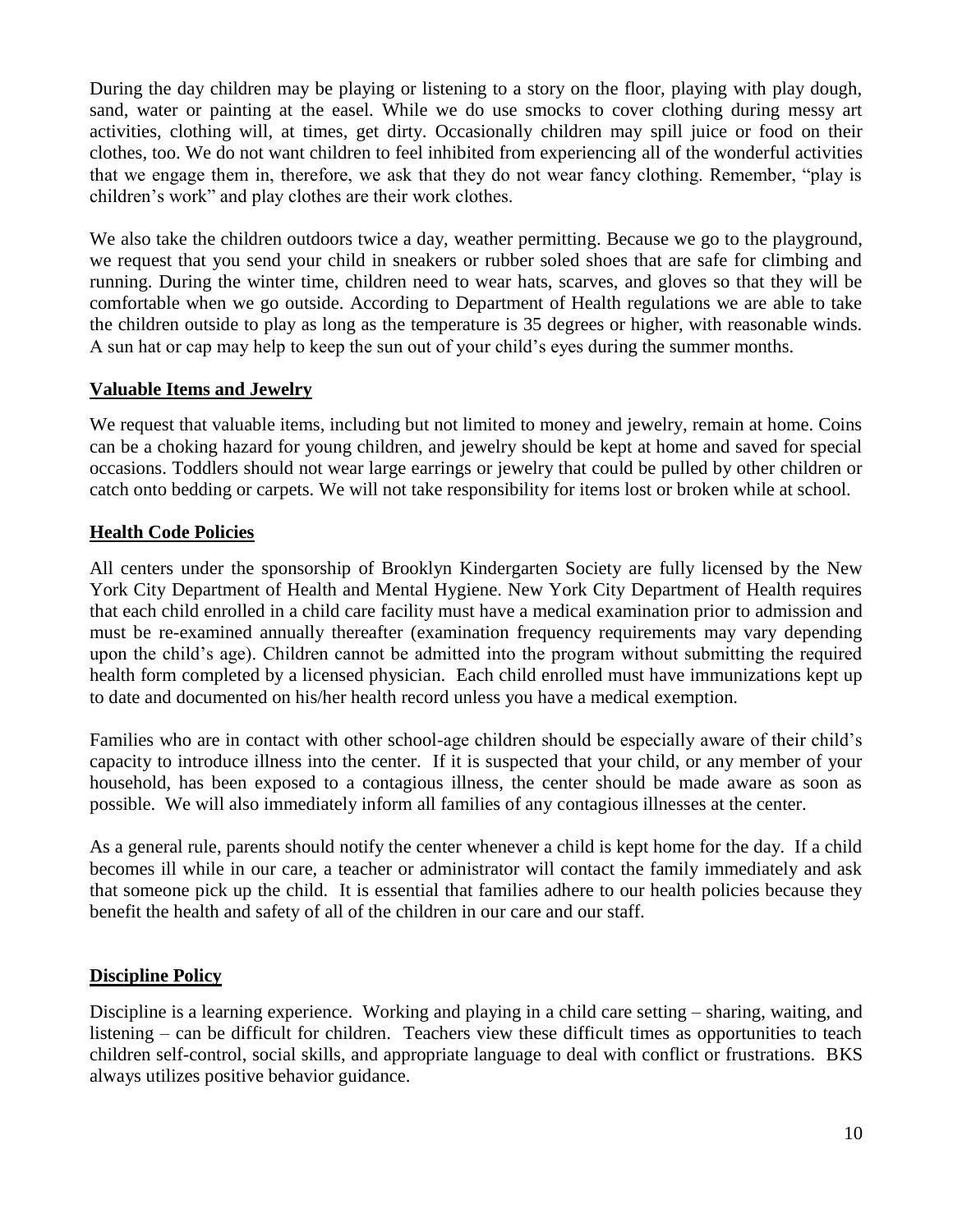- No one on our premises is permitted to engage in any form of corporal punishment or use any form of discipline that is harsh or humiliating to children.
- Children cannot be slapped, spanked, shaken, pulled, yelled at, threatened, or placed in a corner or hallway as a form of punishment.
- Children who need additional support with understanding and managing their emotions may spend time in the "Cozy Corner" with a teacher. We want to support our children with selfregulation. The "Cozy Corner" provides a space for a child to take a break from the classroom environment as they navigate big feelings. Sitting quietly in a chair or other special place gives the child a chance to relax. It gives the teachers the opportunity to talk to the child and help him or her discover a better way to deal with the problem.
- We make every effort to work with children and families to avoid any interruption in services. BKS's policy is that we do not suspend or expel children. If a child exhibits ongoing problems that are disruptive to the classroom, the child's physical safety, or the safety of other children, families will be asked to meet with our administrative staff and Family Service team to assess the child's needs. Our Family Services team will work with families of children who may require an outside evaluation or additional services.

#### **Responding to Concerns About a Child's Progress and/or Behavior**

- 1. If a parent or caregiver expresses concern to the teacher about their child, the group teacher will contact the Center Director and a member of the Family Services Team and develop a plan to meet with the family and discuss the family's concerns as they relate to the child.
- 2. If a teacher is concerned about a child's health, emotional, or developmental progress the group teacher must request to present at the Child Study Team (CST) meeting. To prepare for the meeting, the group teacher must gather documented evidence of interventions and support he or she has provided, TSG observations, samples of work, anecdotal notes, parent outreach and relevant classroom observations All evidence must be presented to the Child Study Team (CST) team for review and discussion. **Teachers are NOT allowed to videotape or take pictures of children while they are engaging in challenging behaviors**.
- 3. If a teacher is still concerned after a CST meeting has already taken place and the child has not responded to at-risk intervention; the teacher must bring the concern back to CST along with documented evidence for a possible evaluation. (see sections F3 and F4) .
- 4. If a child has challenges that are disruptive to other students or unsafe for the student and/or others the teaching team should notify the Center Director and Family Services Team immediately and refer to **BKS Behavior Guidance Policy** for positive behavior guidance strategies. All staff involved are responsible or documenting the behavior, supports and interventions. This concern may initiate the contact of a Mental Health consultant to work with Family Services and the teaching staff. These individuals can help the teacher develop a behavior assessment and corresponding behavior intervention plan. Throughout the process, it is imperative that parents are informed and engaged in supporting their child.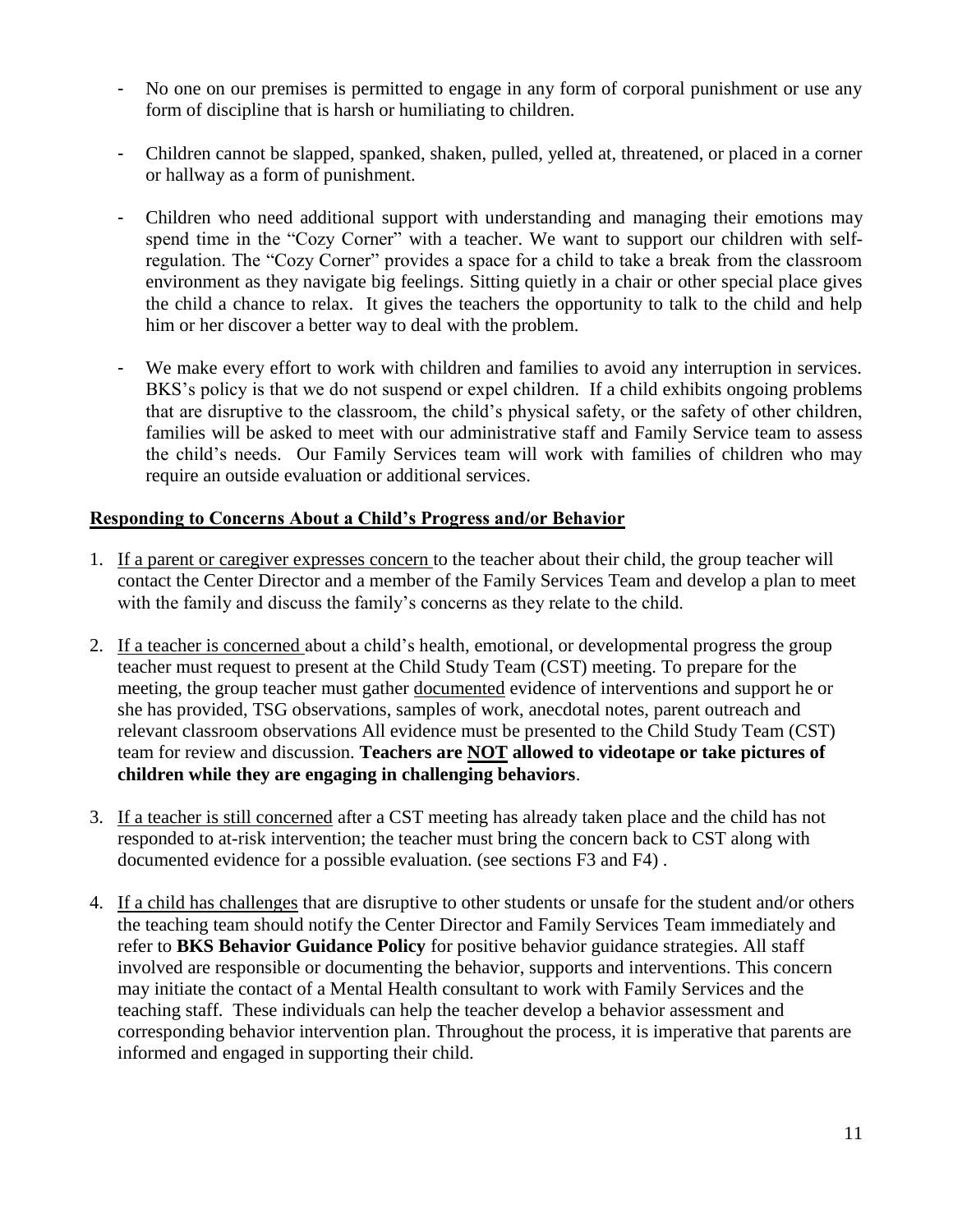#### **Suspension, Expulsion and Termination of Services Policy**

**It is the policy of the Brooklyn Kindergarten Society not to allow expulsion, suspension or termination of services for any reason.** Our goal is to create positive experiences for children and their families that nurture positive learning and development.

The beginning years of any child's life are critical for building the early foundation of learning, health and wellness needed for success in school and later in life. During these years, children's brains are developing rapidly, influenced by the experiences, both positive and negative, that they share with their families, caregivers, teachers, peers, and in their communities. Therefore, expulsion, suspension and termination of services for any reason at all BKS sites are not allowed.

This policy is aligned with federal and state civil laws that prohibit discriminatory discipline practices.

#### **Biting Policy**

- Biting is not an uncommon occurrence in group child care, especially for two's. Very young children who do not yet have expressive language may bite when becoming frustrated or upset.
- When a child bites we will immediately address the situation with you and work together to develop a plan to help the child learn other ways to express herself.
- Teachers also work together to be more vigilant with the biting child to "shadow" him or her during the day.
- We immediately comfort the child who has been bitten and wash off the bite with soap and water.
- In the event that the bite breaks the skin we will contact you, advising you to contact the child's pediatrician.

#### **Assessment & Screenings**

- Within 45 days of enrollment and then annually, all children are given the Ages and Stages Questionnaire to identify learning strengths and weaknesses and the Ages and Stages Questionnaire Social/Emotional Assessment to identify children's social and emotional characteristics. You must give written consent for your child's screening. Results of any child screenings may be shared only with you or someone for whom you give written permission to view screening results.
- If screenings show that there may be some areas that need further observation, you will be contacted and the information will be discussed to see if further evaluations or interventions are needed.
- If you agree to have your child receive a more formalized evaluation, specific forms are signed and the staff will assist with overseeing the referral process in partnership with the center's Family Service staff.
- If a child is in need of special education services, BKS will make the necessary arrangements with CPSE (Committee on Preschool Special Education) for evaluation and support families through the process.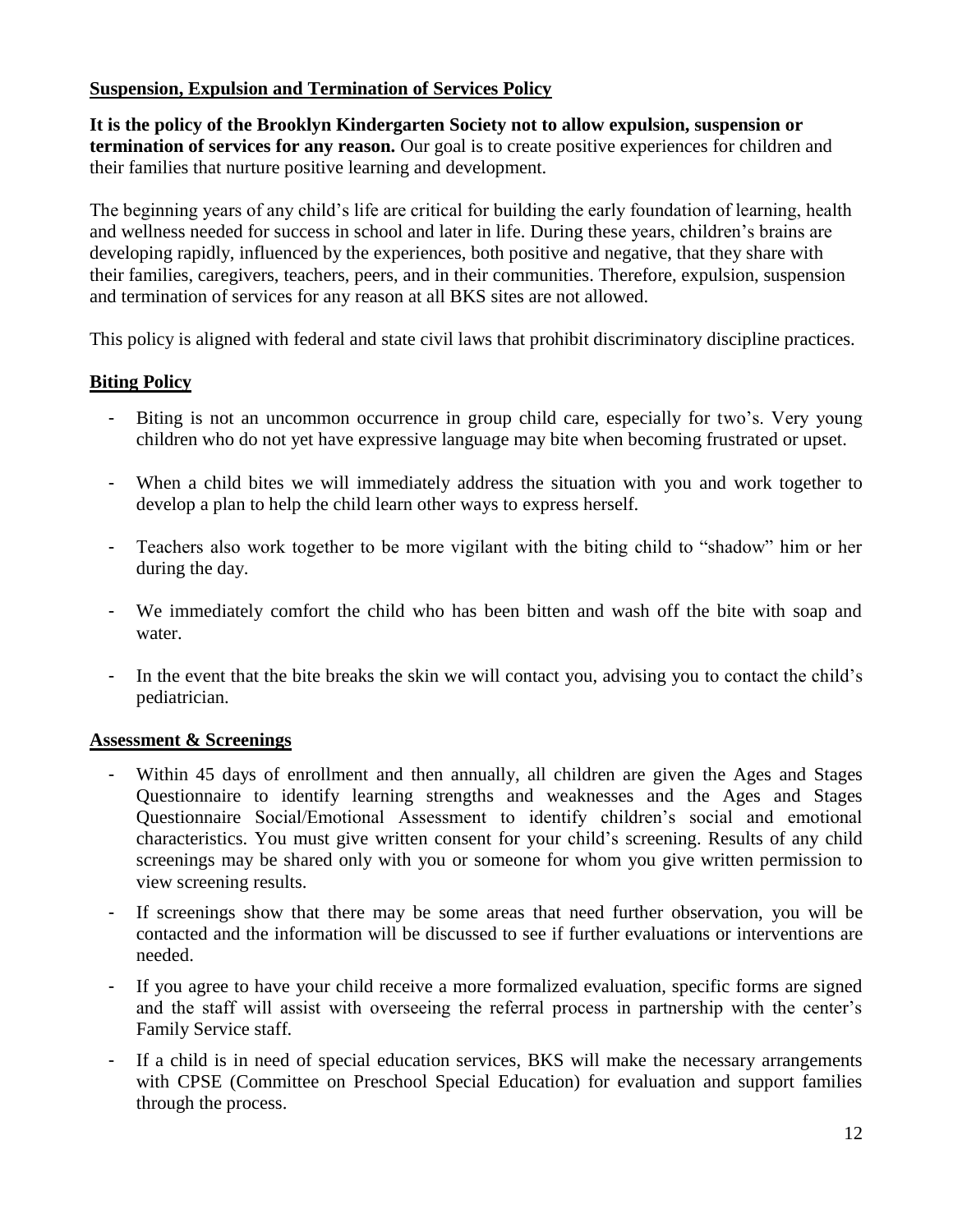- All children are assessed three times a year by the classroom teachers using the Creative Curriculum Teaching Strategies Gold Developmental Assessment Tool. This assessment is shared with you at least twice a year during the parent teacher conferences.

#### **Policy Regarding Special Consultants**

Brooklyn Kindergarten Society's centers are committed to utilizing the services of special consultants including but not limited to Curriculum Director, Social Workers, Mental Health Consultants, Special Educators, Nutritionists, Nurse and Educational Enrichment specialists. This helps the efforts of supporting staff to meet the needs of children and families to participate fully in the program, including children with disabilities, behavior challenges or other special needs.

Brooklyn Kindergarten Society has procedures in place to address the qualifications of special consultants to the program. Specialized consultants are required to present a degree from an accredited program in the field that they will be employed. Consultants are required to have a signed contract, job description, and must adhere to the policies that all regular staff must abide by.

#### **Enrichment Programs**

We believe that children benefit greatly from engagement in the creative arts because music, visual art, movement, dance, and dramatic arts all support children's academic and social emotional development. Our enrichment opportunities vary from year to year. In previous years, we have provided tennis, violin, music and movement, gardening, among other activities.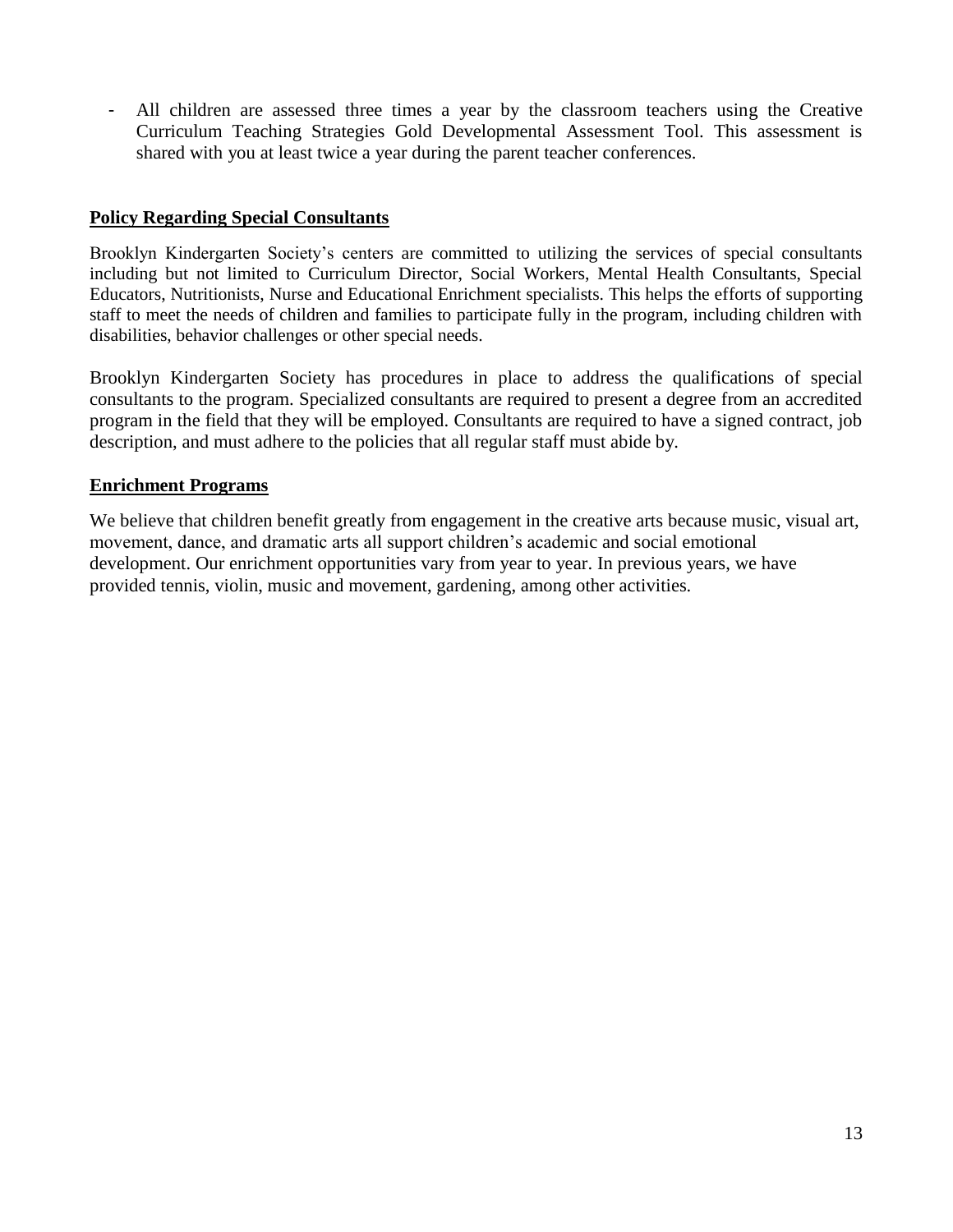## **Our Family Involvement Program**

#### **"Back to School Night"**

- Our "Back to School Night" is scheduled during late September and early October and is a time to meet your child's teacher and other staff and a chance for you to see and understand the many ways that their child will learn while they are in our program. You also have an opportunity to learn about the services and activities that are provided by our Family Services staff.

#### **Delegate Agency Parents Committee (DAPC) and Parent Advisory Committee (PAC)**

- Every year, the center director will announce the election plans for the Parent Advisory Committee (PAC) and Delegate Agency Advisory Committee (DAPC).
- These Committees (DAPC and PAC) are made up of parent leaders who are able and willing to work directly with the director and staff to organize the regular schedule of parent meetings and special workshops, and serve as liaisons for parents who are unable to participate more fully in the program activities.
- All parents are strongly encouraged to attend these meetings. However, in our centers with Head Start slots, 75% of the elected positions are reserved for Head Start families.

#### **BKS FAMILY SERVICES**

BKS children's offers Family Services that are dedicated to assisting families with the enrollment process, setting family and personal goals, helping families connect with community services including health, education and immigration services, and offering a variety of family engagement activities and workshops. Family Service staff may include one or more of the following: Family Worker or Social Worker. Our Family Service staff is also available should a crisis occur during your time at BKS and can help connect you to resources to support you and your family.

#### **Parent Meetings and Workshops**

- Family Services works with the DAPC and PAC to schedule monthly parent meetings, parent workshops, and guest speakers.
- Parents/caretakers are encouraged to give suggestions for parenting workshops or topics that you would like to learn more about such as health issues, child development and discipline, budgeting and college savings plans, or career and educational growth.

#### **Parent-Teacher Conference and Observations**

Parent-Teacher Conferences are conducted in twice a year. They will be held on Wednesday, November 17, 2021 and Thursday, March 17, 2022.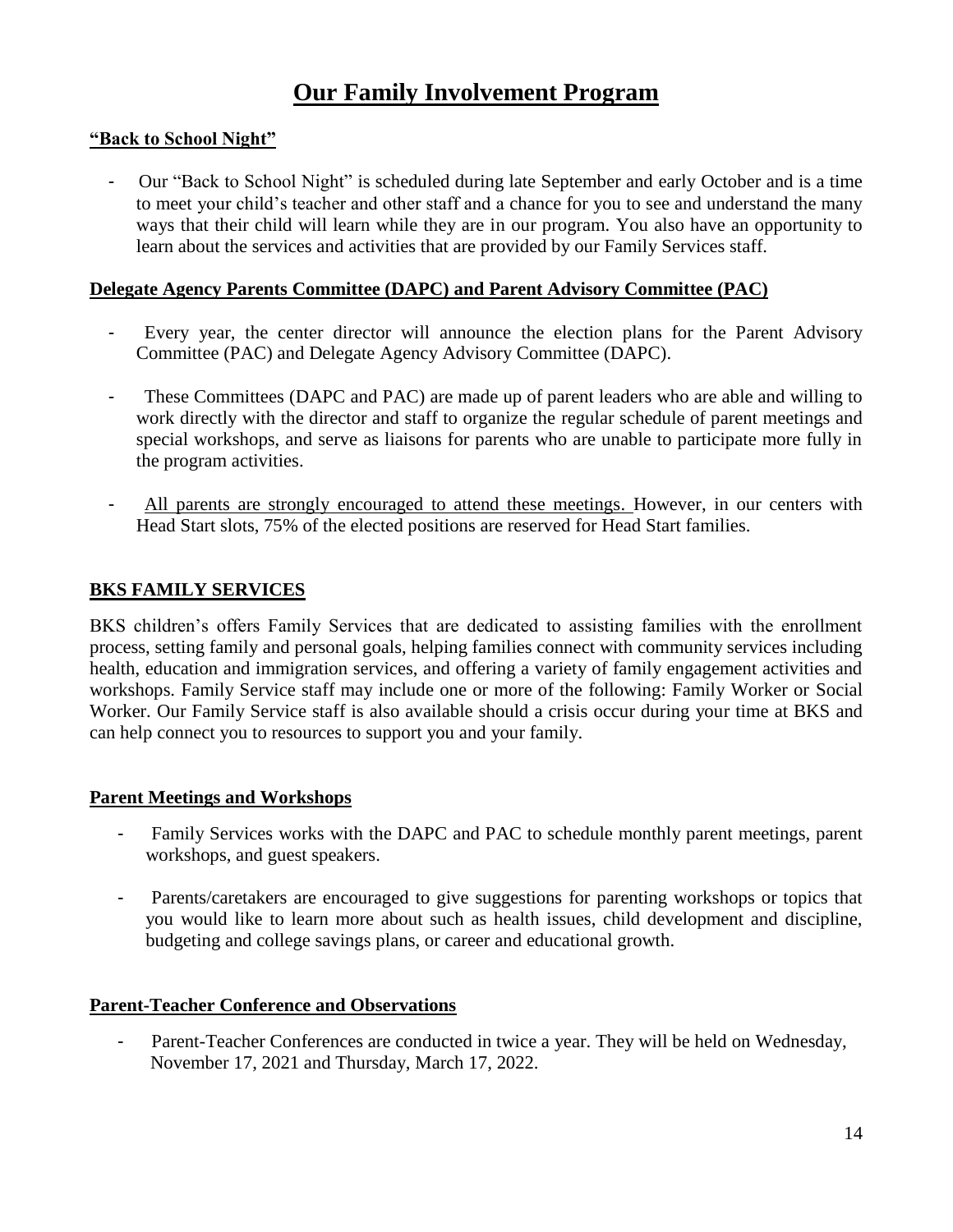- You will sign up for a time to meet with teachers to discuss your child's progress. Our centers will be closed for instruction those days so that we can provide families with multiple times throughout the day to meet.
- You do not need to wait until Parent-Teacher Conferences to request a meeting with a teacher or the Center Director. Parents are welcome to call the center to see how their child is doing, or set up a phone meeting with the teacher during his/her lunch break.

#### **What to do if you have concerns**

If you have a concern, we encourage you to speak with the teacher, Center Director, or Family/Social Worker.

#### **Confidentiality Policy**

All family records are kept in a locked cabinet in the social services and Center Director's offices. Only authorized staff (Center Director as well as the Deputy Directors of Family and Community Engagement and Education) are allowed to remove files for program usage. All records must be signed out upon removal and returned by the close of day.

Families are allowed to review their children's records. Additionally, families may request copies of file documentation at any time during the child's enrollment, and may also request copies of documents up to two years after the enrollment period.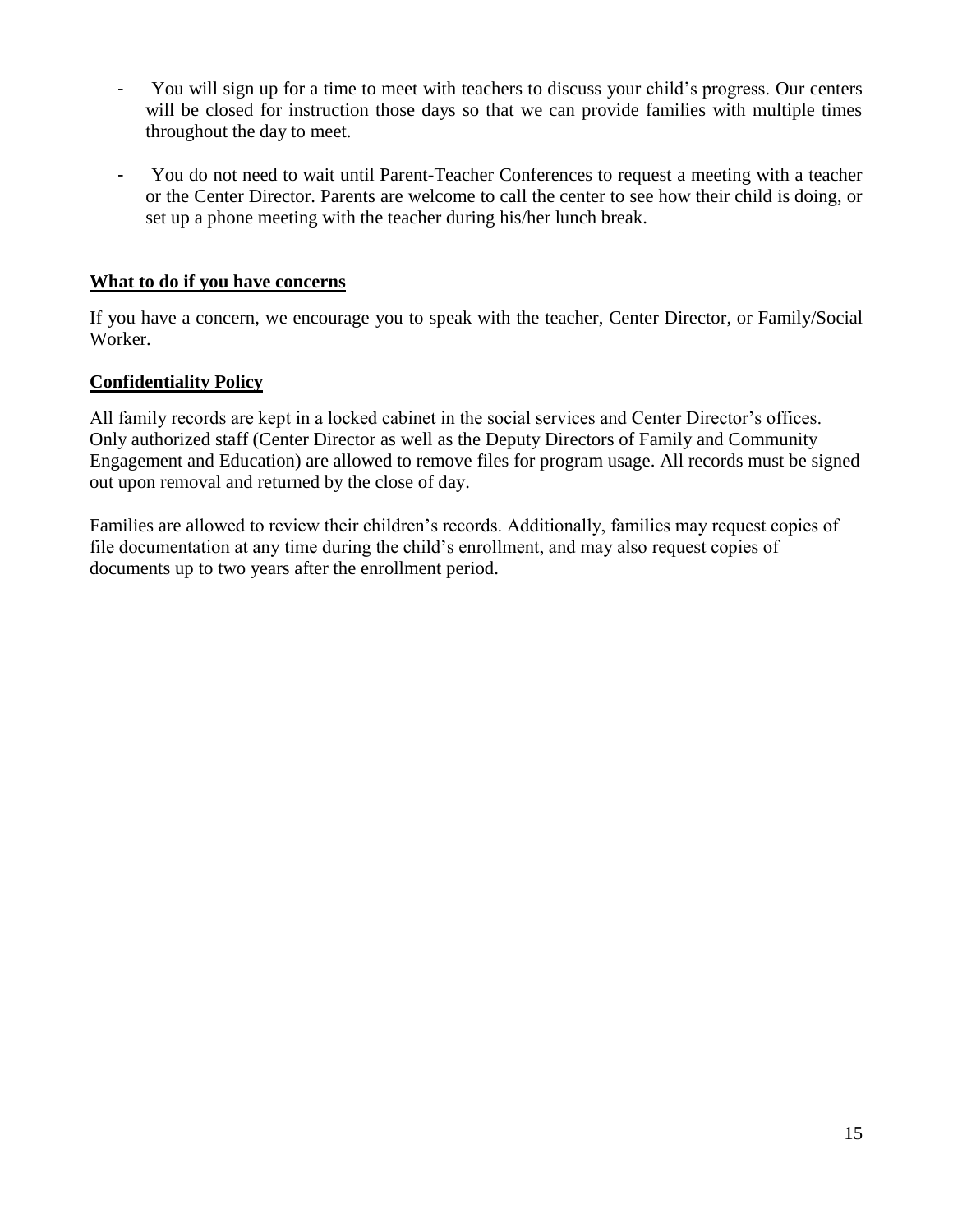## **Our Health, Safety & Nutrition Program**

#### **Obesity Prevention**

BKS has developed an Obesity Prevention policy which guides curriculum, staff training, food handling (preparing and serving food) and parent involvement in workshops to learn about obesity prevention and the relationship between healthy eating and exercise.

#### **Medical Examinations**

-A child must have a complete medical exam in order to start the program.

-A complete medical exam is updated each year that the child remains in the program.

-All children must have an annual influenza vaccination given each year between July 1 to December 31 in order to remain in the program.

-A complete exam includes: necessary immunizations, blood test, urinalysis, TB test, vision test, hearing test, blood pressure, vision screening and dental screening by a dentist. You are responsible for providing the center with the results of all tests. We also need the treatment prescribed for any medical problems in writing from a doctor.

-You must inform the staff of any serious illness or condition that may necessitate special training on the part of staff to manage the care of a child, e.g., sickle cell anemia, asthma, seizures.

-A note from the doctor is required to admit a child back into the program once he or she is absent because of a communicable or serious illness.

#### **Emergency Information**

- Upon a child's admission, each parent completes an emergency card that provides accurate and important contact information – including names and telephone numbers of family or friends who can be contacted in the event of an emergency.

- Be sure to inform the emergency contacts listed about their potential roles and responsibilities as an emergency contact person.

- Please contact your child's center update the information on these cards as soon as changes occur. The center's ability to reach an appropriate person in case of illness, accident or any emergency is essential. Current phone numbers must be on file.

#### **Illness and Medication**

- Children may not come to the center when they are sick or have any contagious conditions.
- Colds among young children are highly contagious because children do not have the reflexes to cover coughs and sneezes.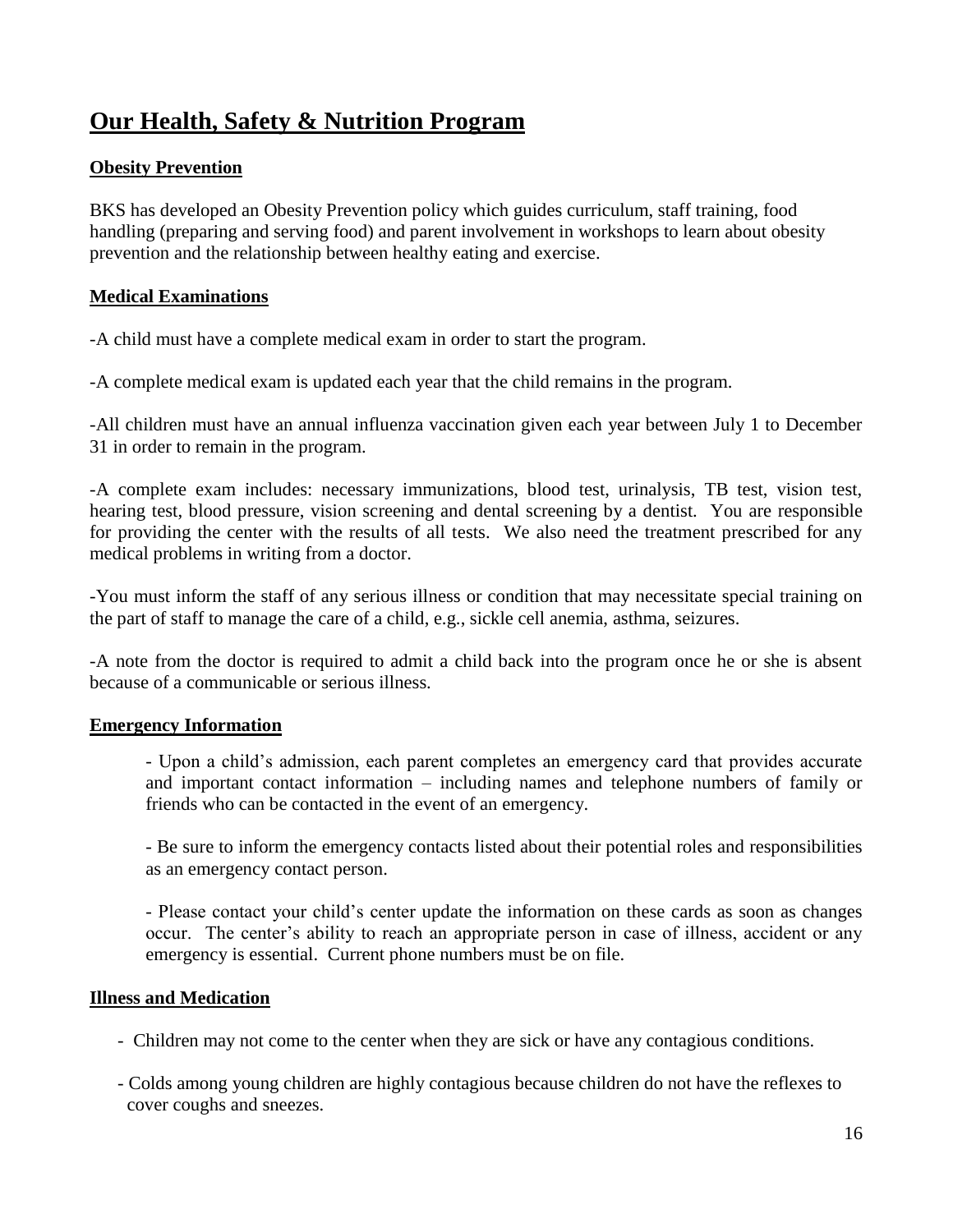- We ask that you keep your child home if they have heavy runny noses, a fever, coughs and sneezes.
- A doctor's note is required for rashes and allergies.
- You are advised to request a note for the center's file whenever they take the child to a doctor. A note identifying an illness is more important than one that says the child is well.
- A child who becomes sick in school will be sent home with a parent or escort.
- The center staff is prohibited from giving any medication to children unless it is an emergency situation.

#### **INFECTIOUS CONTROL POLICY**

#### **Children sent home with illness can return to the center under these conditions:**

*Cold: No excessive coughing and sneezing and if their mucous is not yellow or green (not clear mucous may indicate sign of infection).*

*Vomiting: 24 hours after last episode of vomiting.*

*Diarrhea: 24 hours after last episode of diarrhea.* 

*Fever: 24 hours after fever is gone.*

*Strep Throat: 48 hours after medication is administered.*

*Conjunctivitis: Eye must be totally cleared up; no ooze.*

*Chicken Pox: When sores are totally scabbed over; no ooze.*

*Impetigo: 48 hours after medication is started; everything is scabbed over.*

*Head Lice: After quell treatment and all eggs are removed; children must be nit free.*

*Ringworm: 48 hours after medication has been started.*

*Cocksackie: 48 hours after fever and blisters have subsided.*

#### **HAND WASHING PROCEDURES**

The most effective way to prevent the spread of illness is the frequent washing of hands. **All adults should sanitize their hands and children are required to wash their hands upon entering the classroom.**

**All adults and children should wash their hands as follows:**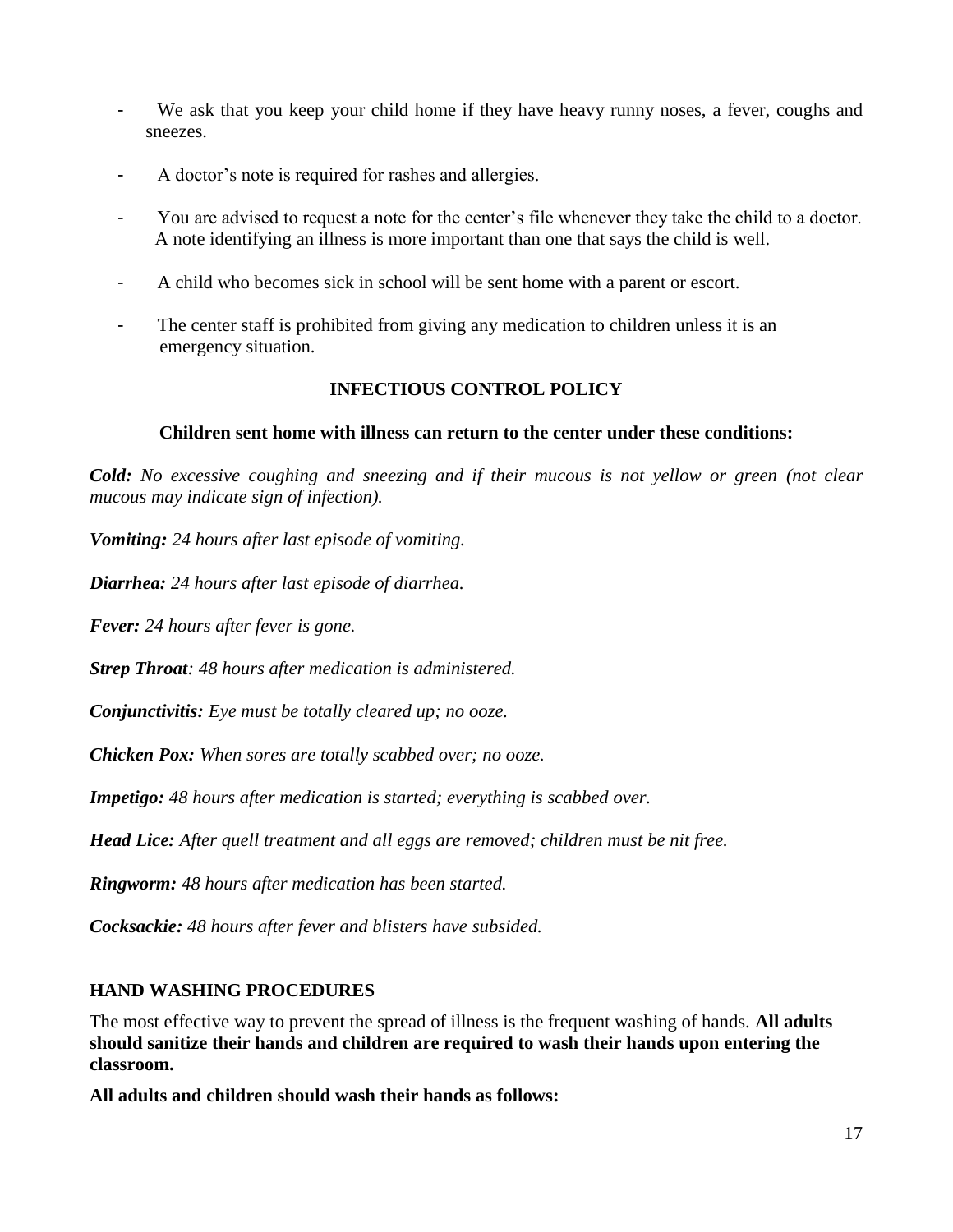- upon entry to the classroom
- before and after serving eating or food,
- before and after changing a diaper or toileting a child
- after the use of the restroom,
- before and after applying any type of first aid,
- after wiping a child's or your own nose or mouth,
- after sneezing, coughing
- before and after sand, water play, and playdough,
- after handling garbage.

#### **Emergency Medical Treatment**

All families must sign a Emergency Medical Treatment Form allowing us to seek emergency treatment in the event that your child suffers a medical or dental accident or becomes very ill during program hours.

- 1) In the event of an extreme emergency, we will have one person contact 911 immediately and another person contact the parent.
- 2) If a child can be moved, the teacher in charge of the classroom will bring the child to the office, pick up the medical treatment release and child's medical file, and along with the Center Director or designated staff member, take the child to the nearest hospital emergency room. Parents will be contacted immediately to let them know where to meet their child.
- 3) Upon return to the center the teacher and Center Director will complete an accident report that will be sent to the DOE and the BKS Administrative Office. A copy will also be kept in the child's file.

#### **Medication Administration Policy**

The policy of BKS is that we administer epinephrine auto injectors (Epi-Pen), asthma inhalers and nebulizers only in the event of an emergency. The program is also authorized to administer diphenhydramine **(Benadryl**) when a physician's health care provider's orders state that Benadryl must be administered in combination with the auto injector to combat anaphylactic shock. Medication Administration Training (MAT) is not required to administer these medications. **Parents/Guardians are encouraged to administer medications (antibiotics, sunscreen, etc.) at home before and/or after the child is in the care of center staff whenever possible.**

At all times at least one person **CPR/First Aid trained must be present on the center's premises to administer emergency medications.**

#### **Serving Students with Serious Health Conditions:**

Each program is prepared to serve children with special health conditions, including asthma and severe allergies. The following steps are taken to serve students with these conditions:

• Upon enrollment, all families must sign a *Medical Treatment Form* (318 K) allowing the center to seek emergency treatment in the event the child suffers a serious accident or becomes very ill.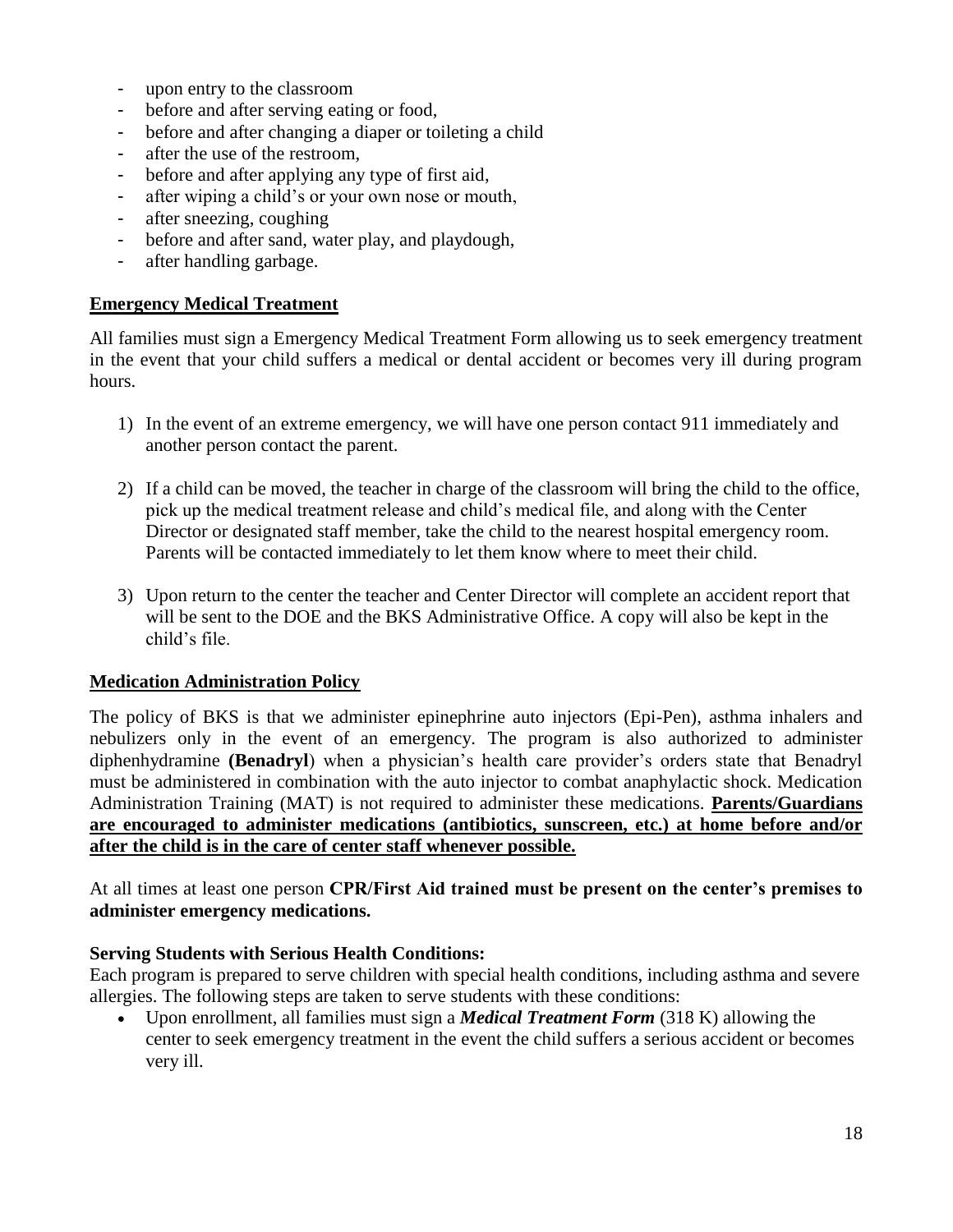- Upon enrollment, if a child needs to be administered emergency medications, the parent/guardian must submit the *Medical Consent Form (OCFS-LDSS-7002),* signed by the parent/guardian and by the child's physician.
- Upon enrollment, if the child is diagnosed with an allergy, the parent/guardian must provide an *Allergy Action Plan*, signed by the child's doctor. In case of a medical emergency ( when 911 is called), this information will be shared with the EMS.
- Upon enrollment, if the child is diagnosed with asthma, the parent/guardian must provide an *Asthma Action Plan*, signed by the child's doctor. In case of a medical emergency (when 911 is called), this information will be shared with the EMS. Please be advised that the center can only administer **emergency asthma medication.** In the event that a child requires **maintenance asthma medication as outlined by the physician on the Asthma Action Plan**, a parent or guardian can visit the center to administer the medication or indicate a designee to come on their behalf. **Parents/Guardians are encouraged to administer asthma medications at home before and/or after the child is in the care of center staff whenever possible.**

#### **Reports on Accidents and Incidents**

The accidents that occur in the center are usually minor. The appropriate staff members who are certified in First Aid/CPR always give first aid. Parents are informed of the incident.

Staff members are required to complete an incident report for minor incidents or medical or dental accidents, including scrapes and bruises and illnesses that a child might exhibit during the day (i.e., diarrhea, vomiting, or fever).

In some cases, family members may be requested to take the child to the doctor.

#### **Exterminating Procedures**

Our centers have a visit from a licensed exterminator monthly or more frequently as needed. This is done after hours when no children are present in the building. All pesticides used are not harmful to children.

#### **Fire Drills and Shelter Drills**

Fire drills are conducted monthly and are done at varying hours of the day so that teachers and children will know how to leave the building safely and quickly in the event of an emergency evacuation. Children leave the facility when there is a fire drill. Fire Drills can be scary for young children, especially new children who are just transitioning into the center. We ask teachers to inform parents when a fire drill has been conducted.

Shelter drills are done in the center; children do not leave the building but go to a designated safe area of their center. Teachers will also inform you if there was a shelter drill.

Unfortunately there can be a real reason to leave the building or move all of the children to a safe area inside. Again, when these instances occur you will be informed.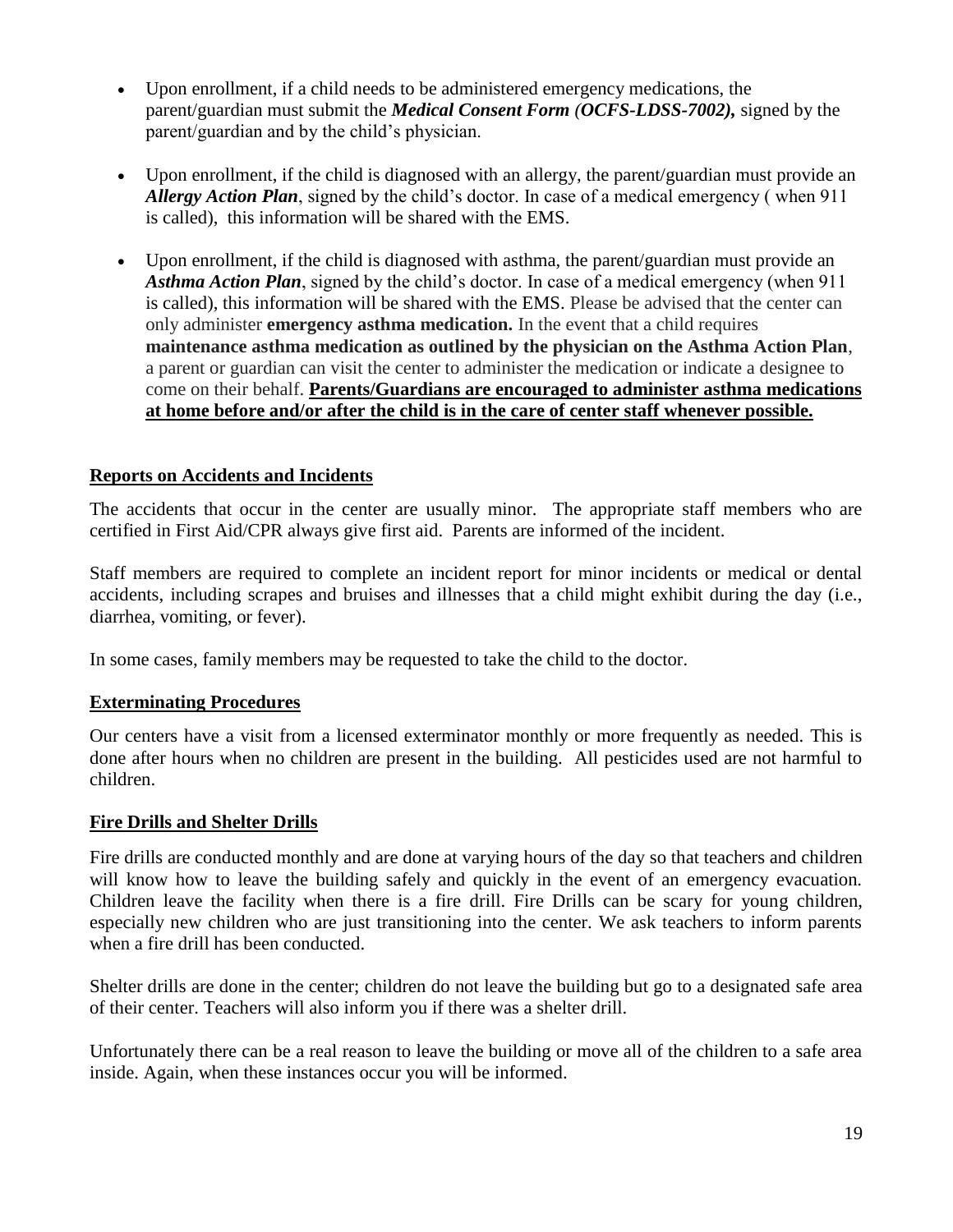#### **Escort Policy**

- At enrollment, you must complete the Authorized Escort Form that states the authorized adult who can pick up your child from the program.
- All escorts must both sign the child in at the beginning of the day and sign the child out at the end of the day so that each center has a record of arrival and departure time and the name of the person who leaves with the child.
- You must give the name of any person authorized to bring or pick-up the child. In an emergency, the parent may call or send a note to the center.
- If someone other than the authorized person comes for your child, we will not release your child without your written permission and verbal confirmation. This person must be able to show a valid form of ID as well as state the child's birth date and place of birth to prove his or her relationship to the child.
- The parent or escort when taking the child to his or her classroom, must be sure that the teacher sees the child and the parent so the teacher becomes immediately aware of the child's presence.
- The parent or escort is expected to inform the teacher of any unusual occurrence at home, particularly if the child has received an injury. Teachers are responsible for reporting similar information to the parent in the afternoon.

#### **Rest Time**

- Quiet time is important for a child's health and well-being. The children nap or have quiet time each day. You can check with your child's teacher to learn the exact time.
- You are required to supply their child with a sheet and a blanket. Sheets and blankets are sent home every Friday to be washed and dried by the family.
- Very young children may rest better if they have a soft toy or special blanket. Soft toys can be kept in their cubbies.

#### **Meals**

- Breakfast, lunch and an afternoon snack are served daily to all children.
- The meals are fully prepared in our center kitchens in compliance with governing federal and state guidelines to ensure nutritional value. Whenever possible, low fat, low salt, and non additive food is used.
- Menus are posted for parents to review.
- Please notify the staff of any dietary restrictions or food allergies. All food items brought into the center for your child's specific use must be labeled with your child's name.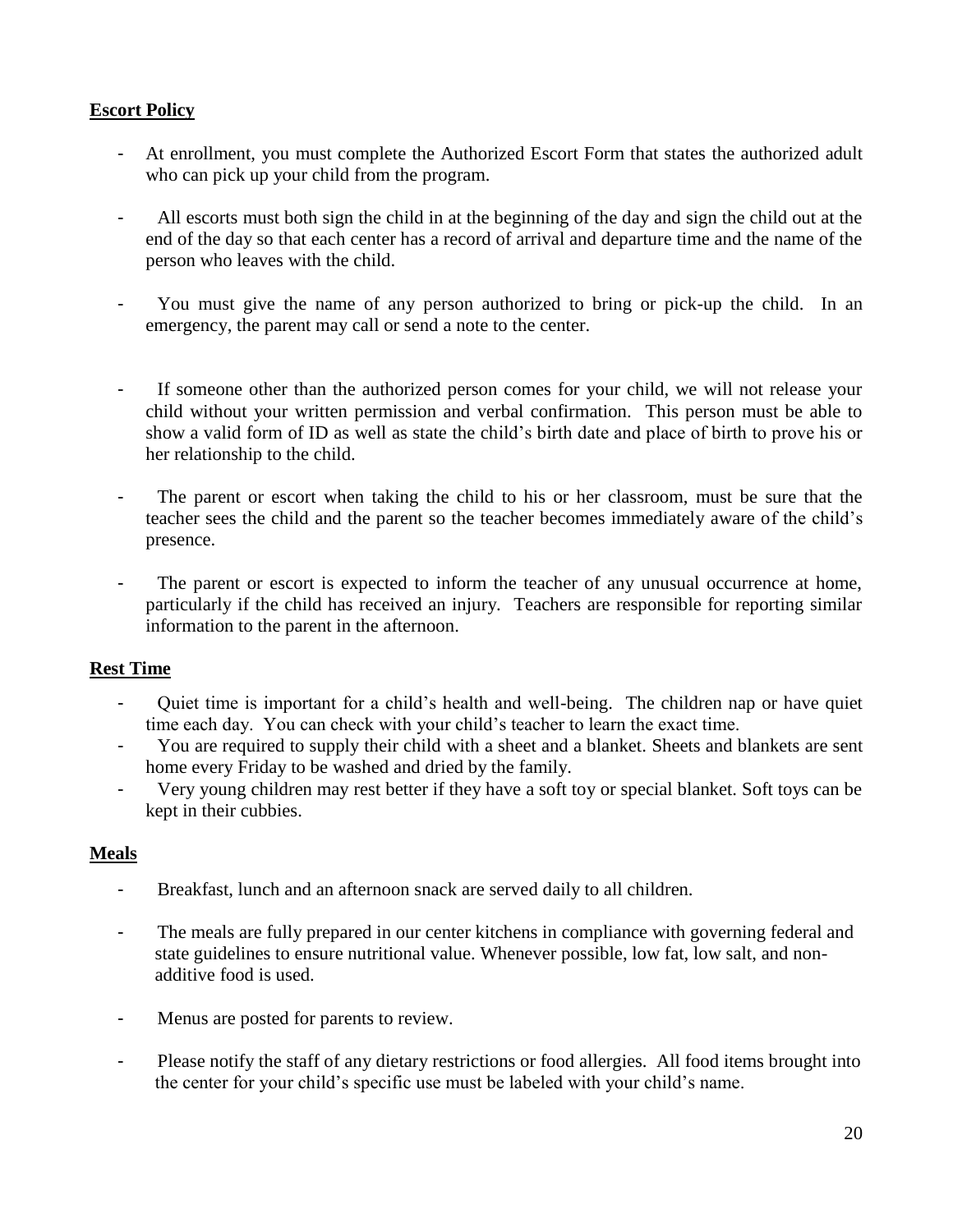- The funds for the children's meals come from the Child and Adult Care Food Program (CACFP)/United States Department of Agriculture (USDA). Each family must complete a Eligibility Form for our Food Program upon admission and each year thereafter.

#### **Celebration Policy**

Holidays can be a vehicle for learning about the traditions and values of the families in our programs and exposing children to the traditions of others. A child may want to share the anticipation and excitement they feel about their holiday celebrations. All families are invited to share aspects of their holidays with the children in the classroom in a meaningful and respectful way (virtually, due to COVID-19). Staff should contact the center's director before making any arrangements.

We acknowledge:

- Different families celebrate different holidays
- Families may celebrate the same holiday in different ways
- Not everyone celebrates any or every holiday
- What your family does is valued

During **special events** (parent's café, workshops, Stepping Up, etc.) we do not allow outside food. To conform to state regulations, only food prepared on site by the kitchen staff will be served. Food allergies and other food related restrictions require careful selection of appropriate items. Please be aware that all our centers are peanut free.

We are happy to celebrate **children's birthdays**. Birthday celebrations are held once a month. All children with a birthday during a given month will celebrate on the same day. Teachers might provide a birthday crown or hat to help make the birthday child feel extra special. To promote wellness and foster healthy eating habits among children we use children's birthdays as an opportunity for children to cook their own healthy snack (see recipes from **[Growing Healthy](https://www1.nyc.gov/assets/doh/downloads/pdf/cdp/growing-healthy-children.pdf)  [Children: A Guide to Enhance Nutrition and Physical Activity in NYC Group Child Care](https://www1.nyc.gov/assets/doh/downloads/pdf/cdp/growing-healthy-children.pdf)  [Centers](https://www1.nyc.gov/assets/doh/downloads/pdf/cdp/growing-healthy-children.pdf)**). This is an effort to implement an Obesity Prevention Policy to educate families and staff in

providing an environment in which children can grow in a healthy way, reducing the risk of conditions such as childhood obesity. Birthday invitations for parties outside of the school are solely the responsibility of the family.

#### **CELEBRATION PROTOCOL**

- No beverages with any added sweeteners, whether artificial or natural, shall be served.
- Only foods indicated on the **[BKS Food and Beverage Policy](https://drive.google.com/file/d/1VEAm5b92RcHAFpICY6vy4Z3c-8BmHnk3/view?usp=sharing)** can be used during the celebrations.
- Healthy options, such as fresh fruit, leafy green salad and/or vegetable slices must be served at special occasion celebrations.
- Water must be served at all special occasion events.
- No more than one birthday party is held per month.
- At each celebration, only one sweet or dessert is served. Where possible, the sweet or dessert is prepared from scratch on the premises using recipes modified to lower saturated fat and sugar and to increase fiber, vitamin and mineral content.
- Fresh fruits and vegetables are offered at all celebrations.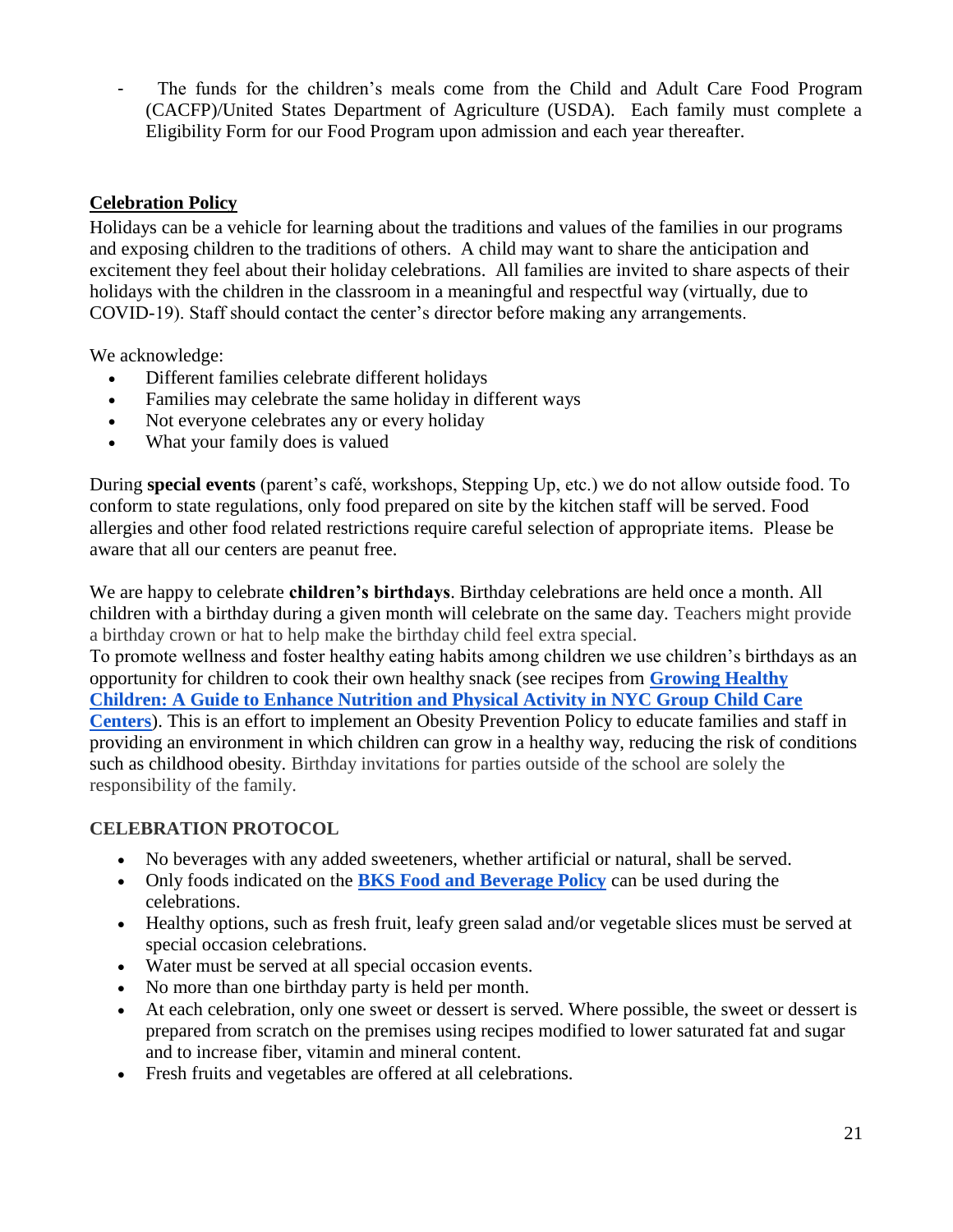- Only 1% low-fat/fat free milk, 100% juice, seltzer and water are served during special occasions. (Whole milk is offered to children 12 months to 2 years of age.)
- When sweets are served during celebrations, child-sized portions, such as mini-muffins or small cupcakes are given.
- Outside foods are not allowed for celebrations or special events.
- Physical activities, such as games and dancing, are promoted during special occasions.
- Children can choose their favorite physical activity to lead their classmates in on their birthday.

#### **Due to COVID-19, all in-person large gatherings are temporarily suspended. However, all children's birthdays will be acknowledged.**

#### **Photographs and videos:**

A child's privacy is very important to us. We periodically take pictures of the children during classroom activities and field trips to let parents see various activities that go on at school and during class time. All parents/guardians must fill out a consent form to photograph/video form and indicate if they wish to allow their child to participate. All forms are kept on file indicating family's request.

When parents are invited into the classroom, please ensure that parents are taking pictures or videotaping only their own child. Our intent is to prevent pictures from being published or on public display on social media sites or on the internet. Internet safety is a very difficult issue for parents and educators; following this policy will prevent images from being used carelessly, or without parent's knowledge. Please be considerate of students' privacy.

#### **Americans with Disabilities Act (ADA)**

Our programs are committed to providing children with the least restrictive environments and to work closely with the families and therapeutic providers of children with special needs in accordance with the Americans with Disabilities Act.

Parents are requested to inform the program at the time of enrollment if a child is receiving outside therapeutic services. In order to support the child's individual educational goals we want to inform the teaching staff about the child's status. The Center Director, teachers, and family support service staff will work with families to develop a communication plan with the service providers. When itinerant services are provided on-site, the Center Director will be responsible for developing a communication plan with the therapists and staff so that the child's IEP goals are supported in the classroom. The same procedure will be implemented when a child receives therapeutic services from one of our family support social staff members.

In some cases, a full-day general education program may not be well-suited to meet the needs of particular child; a child may require a smaller and/or therapeutic setting. If it is determined that our program is not meeting the child's individual need, BKS will work with the family to find the best suitable placement for the child. We have a written policy that details the referral process we will engage in with the parent to get the child placed in a more appropriate setting. It is important the parents understand this process and work with us.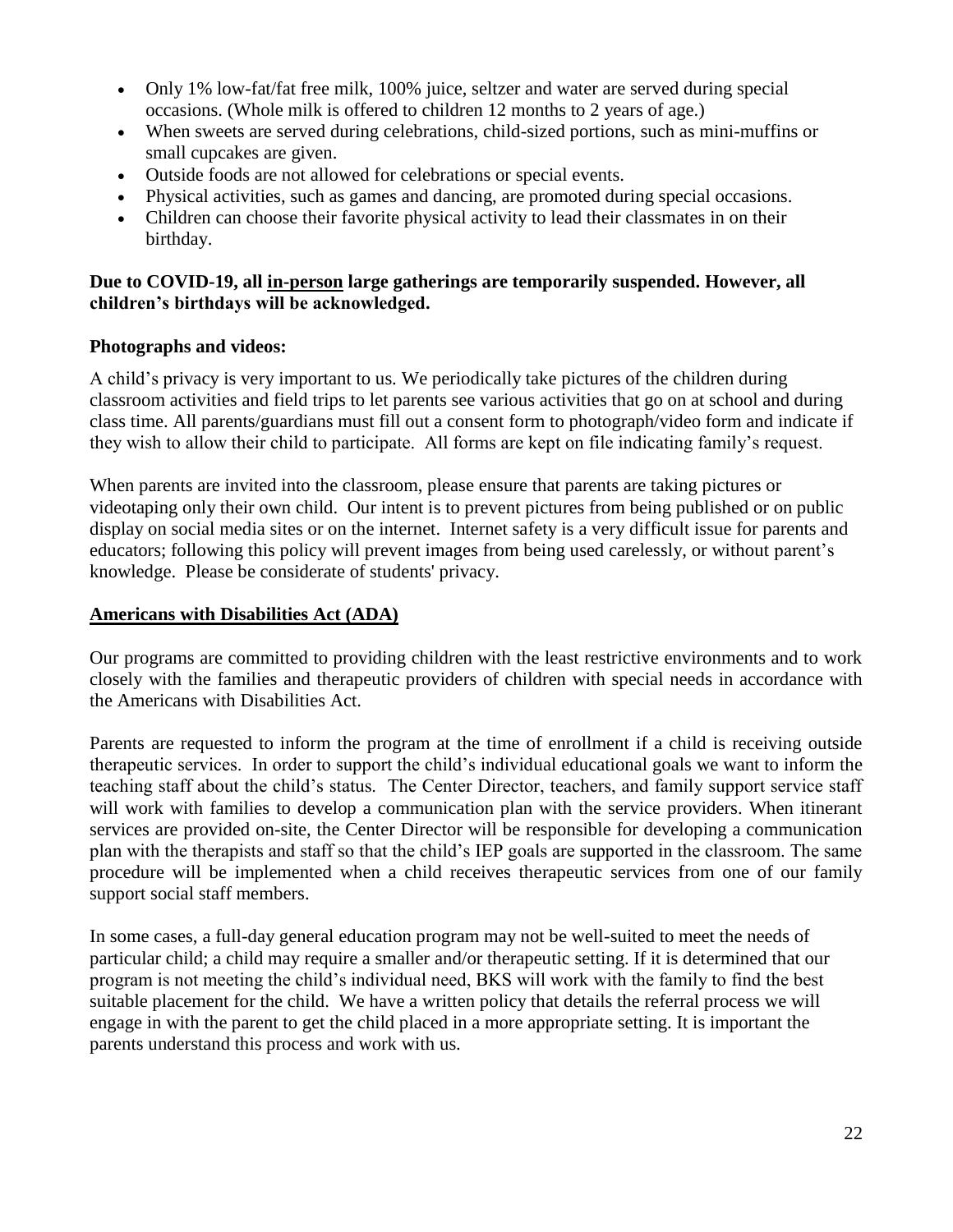#### **Reports on Suspected Child Abuse and Maltreatment**

Under New York State Social Services Law, any person who has reasonable cause to suspect that a child is being abused or maltreated should report this information by calling the Toll-Free Hotline number 1-800-342-3720.

Our staff is legally required to report or cause a report to be made when they suspect that a child coming before them, in their official capacity, is being abused or maltreated.

If your child is injured at home, please explain to the teacher how your child received any visible bump, cut, scratch or bruise.

Maintain frequent and open communication with your child's teacher.

#### Addendum to Child Abuse and Maltreatment policy

Staff members are required by New York State laws to report any and all suspicions of child abuse and maltreatment when functioning in their official capacity. Staff members are also immune from discharge, retaliation or other disciplinary actions when reports are made in good faith. However, if a report is found to be made as a result of malicious intent, staff members may be subjected to disciplinary actions, including and up to termination of employment.

#### **Moving Up Ceremony**

- The Moving-Up Ceremony is held in June for our 4-year-old children who will be leaving BKS to attend kindergarten.
- We do not use cap and gowns for this transition into Kindergarten.

**Please note: Children who graduate or "move up" in June are encouraged stay in the program until the end of August. If your child will be leaving prior to August, please inform the Center Director.**

#### **Pictures**

Each spring, a professional photographer is hired to take pictures of the children. The pictures are available for purchase. Letters will be sent at the time of this event.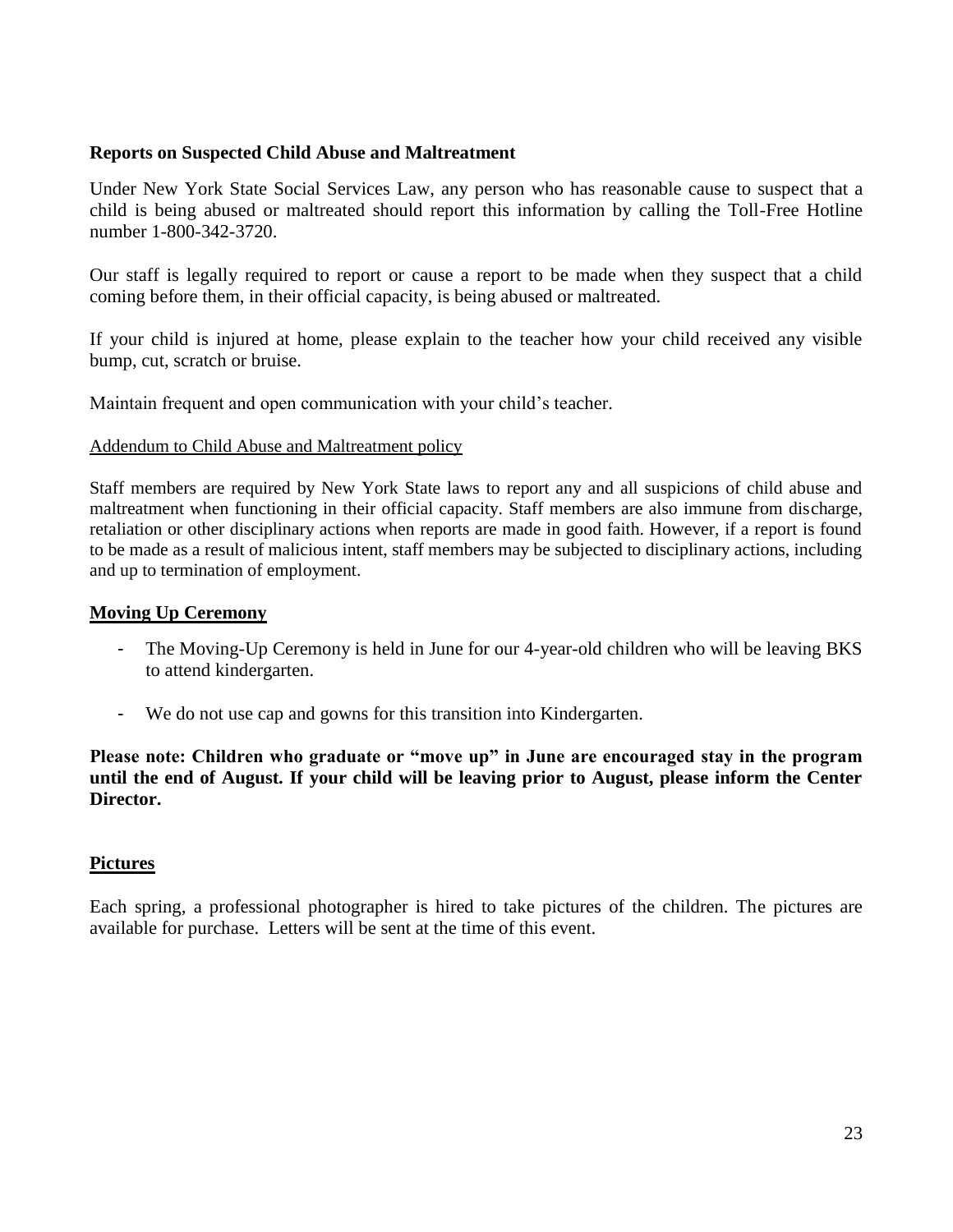## **COVID-19 Policies/Procedures**

The health and well-being of our families and staff are our highest priorities. In the interest of limiting the opportunity for transmission of COVID-19 to our susceptible community, we are taking the following precautionary measures:

## **I. Daily Health Check**

- A staff member who is fully clothed in PPE will conduct a visual health check including temperature check on each student upon arrival, maintaining appropriate distance when possible.
- The adult who drops off the child will wait while the student is being checked. If the child is dropped off by a minor, an adult parent or guardian will be contacted to complete the health check prior to admitting the child. Visual check for signs of illness such as flushed cheeks, rapid breathing or difficulty breathing without recent physical activity, fatigue, or extreme fussiness will be made. The parent or guardian will be asked: if the child had a fever or felt feverish in the past 24 hours or if the child has had a new cough, sore throat or shortness of breath in the past 24 hours. If the parent/guardian – who is a member of the same household as the child – is exhibiting signs of COVID-19 or has been tested and is positive for the virus? As a "close contact," the child must not return to the child care for the duration of the quarantine. If the answer is YES to any question, and/or if a child has a fever of 100.0 degrees or above or other signs of illness the child will not be admitted to the center.
- The staff conducting the check will affix his/her initials.
- These will be recorded on the **BKS- Daily Children's Health Check and Attendance**. If the student shows symptoms, the parent will be advised to take the child home or to the doctor for further medical assessment.

Staff must change gloves if a child is touched before inspecting the next child.

#### **Child's P. M. Health Check:**

- Staff will conduct a visual health check including a temperature check of each student before the child's departure.
- The staff member will check under the YES box to acknowledge that the authorized escort who picks up the child has confirmed the visual health check and the child's temperature.
- The staff conducting the check will affix his/her initials. These will be recorded on the **BKS-Daily Children's Health Check and Attendance.**
- Staff must change gloves if a child is touched before inspecting the next child.

If any symptoms are observed, the **Health Inspection Report** will be filled out to document information relevant to the child's health. The Health Inspection Report must be signed by the staff member and kept in the Health Inspection binder. Staff must notify office staff immediately if there are concerns about child's health within the day.

**Staff will file the BKS- Daily Children's Health Check and Attendance in a binder each day and must be available for the review by Site Safety Monitor, etc.**

### **II. Daily Admission to the Classroom**

Children will not be accepted into a classroom if they have any of the following:

- nasal discharge (other than a minimal, clear discharge),
- any discharge or matter around the eyes,
- fever 100.0 or higher (must be fever free for 48 hours without fever reducing medication),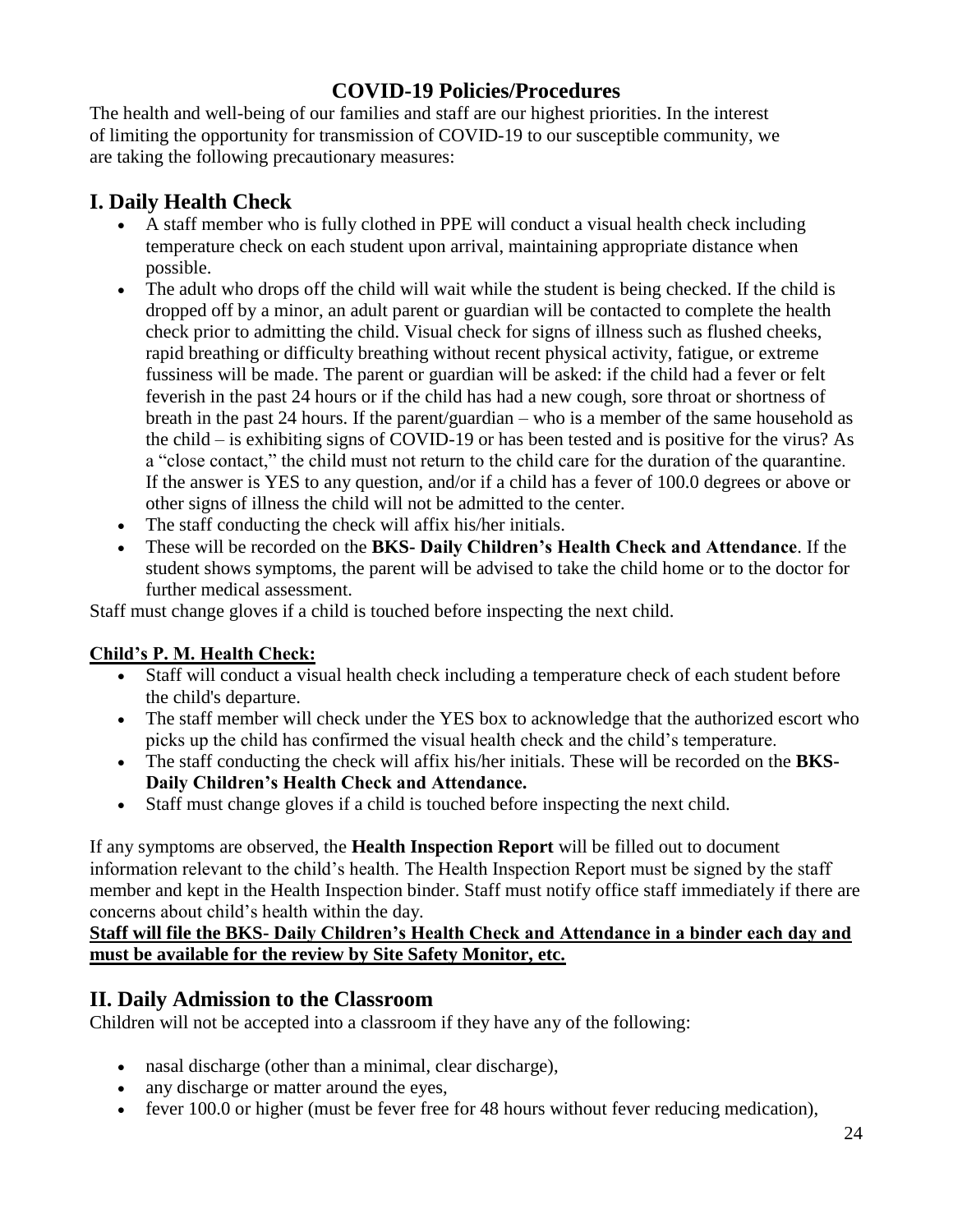- any unexplained rash; any skin infection such as boils, impetigo, ringworm; or pink eye or other eye infection,
- inflamed throat and/or mouth,
- coughing or sneezing,
- head lice,
- open wounds without proper bandages,
- unusually listless or especially irritable behavior,
- any symptoms of a childhood disease such as scarlet fever; German measles, mumps, chicken pox, or whooping cough,
- common cold from onset through one week,
- sore throat, croup,
- any COVID-19-related symptoms (cough, shortness of breath or difficulty breathing, fever, chills, muscle pain, sore throat, new loss of taste or smell)

## **III. Cleaning Routines**

- Due to COVID-19, shared objects or materials and frequently touched surfaces (door handles, light switches, etc.) must be cleaned and disinfected twice a day and as needed.
- Play spaces (indoor and outdoor), shared between groups of children, must be disinfected before each group's use. Therefore, the Health and Safety Checklists have been revised to include additional information as per COVID-19 requirements.
- All classrooms are required to have a labeled "GERM BOX" for toys contaminated with saliva or other body secretion or excretion.
- Toys must be washed before another child is able to have contact with the toy. Items in the germ box must be washed with bleach and water each day before being returned to the toy area (1 tsp bleach to 1 qt water).
- Due to COVID-19, all toys must be washed with soap and water and sanitized with bleach/water solution (1 tsp bleach to 1 qt water) daily and as needed.
- Due to COVID-19, classrooms must be arranged in a way that will allow children to spread out throughout the room (6 feet from each other). Tables must be placed 6 feet apart. Each child must have an individual container with art supplies. All toys that cannot be washed and sanitized daily must be removed from the classroom.

## **IV. Classroom Environment**

- The program will make sure that groupings are as static as possible by having the same group of children stay with the same staff whenever and wherever possible. Children will be kept together in their small groups with their assigned staff and will remain with the same group throughout the day, every day.
- Due to COVID-19, classrooms must be arranged in a way that will allow children to spread out throughout the room (6 feet from each other). Tables must be placed 6 feet apart. Each child must have an individual container with art supplies.
- All toys that cannot be washed and sanitized daily must be removed from the classroom.
- Classrooms must be arranged to allow children to spread out throughout the room (6 feet from each other).
- Tables must be placed at least 6 feet apart.
- Each child must have an individual container with art and writing supplies.
- All toys that cannot be washed and sanitized daily must be removed from the classroom.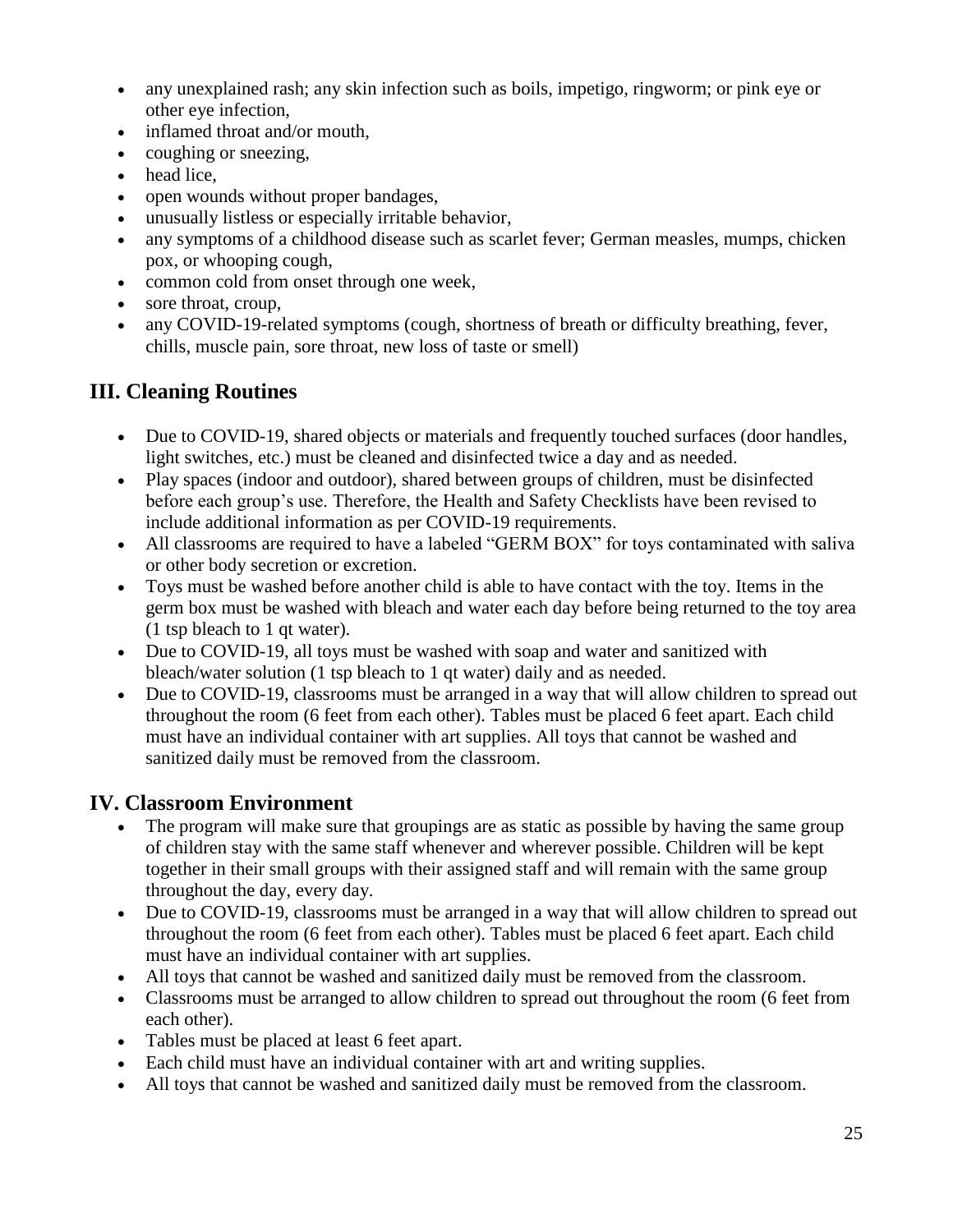- Social distance (6 feet) must be maintained during:
	- a. mealtime
	- b. nap/rest time
	- c. gross motor activities
	- d. circle time
	- e. routines and transitions (washing hands, using the restroom, lining up before going outside, etc.).
- After the child or group of children are finished playing with the toys, the teacher will remove toys and sanitize them with the bleach/water solution and air dry before returning them to the play area.
- To ensure there are sufficient toys for all children, table toys will be divided into multiple small sets (2-3 bins of the same toy). For example, all legos will be divided into 3 different bins.
- One set of toys will be placed out for a small group to play with and removed when that group is done. The set removed into a closet, will be sprayed sanitized (bleach/water solution) and allowed to air dry. A new set will be provided to a new group of children
- All Toys must be sanitized after each user throughout the day.
- At the end of each day, all toys must be washed (soap and water) and sanitized (bleach/water solution) for the next day.
- New York State Department of Health Guidelines, state that children not yet in kindergarten do not need to wear face coverings when they are in a child care program. If a family prefers to send their child to child care wearing one, that is their prerogative. Staff will do their best to encourage children to keep their face covering on, but will not force a child to wear one if they choose to remove it.
- Staff must wear acceptable face coverings for COVID-19 which include but are not limited to cloth-based faced coverings and disposable masks that cover both the mouth and nose. Surgical face masks will be provided to all staff and visitors (if needed) at no cost to employees and visitors.
- Employees maintain a distance of at least six feet from other employees at all times, unless safety or the core activity requires a shorter distance (e.g. jointly caring for a child or responding to the needs of a child). However, any time that employees are less than six feet from one another, they must wear acceptable face coverings.
- Staff will not be allowed to "float" or move from room to room unless it is necessary to supervise children due to unforeseen circumstances or otherwise authorized by the center director.

## **V. Isolation of Staff or a Child In Case of Medical Emergency**

- Each center has an identified isolation room or a space in the case that a child or a staff member shows COVID-related symptoms.
- If a child is isolated, a parent/guardian or other emergency contact will be notified immediately. The child will occupy the isolation room or space with adult supervision until they are picked up.
- Each family must have three valid emergency contacts on file at the center at all times.
- In the case of a 911 call, the emergency contacts will be notified and an emergency contact will accompany the child to the hospital.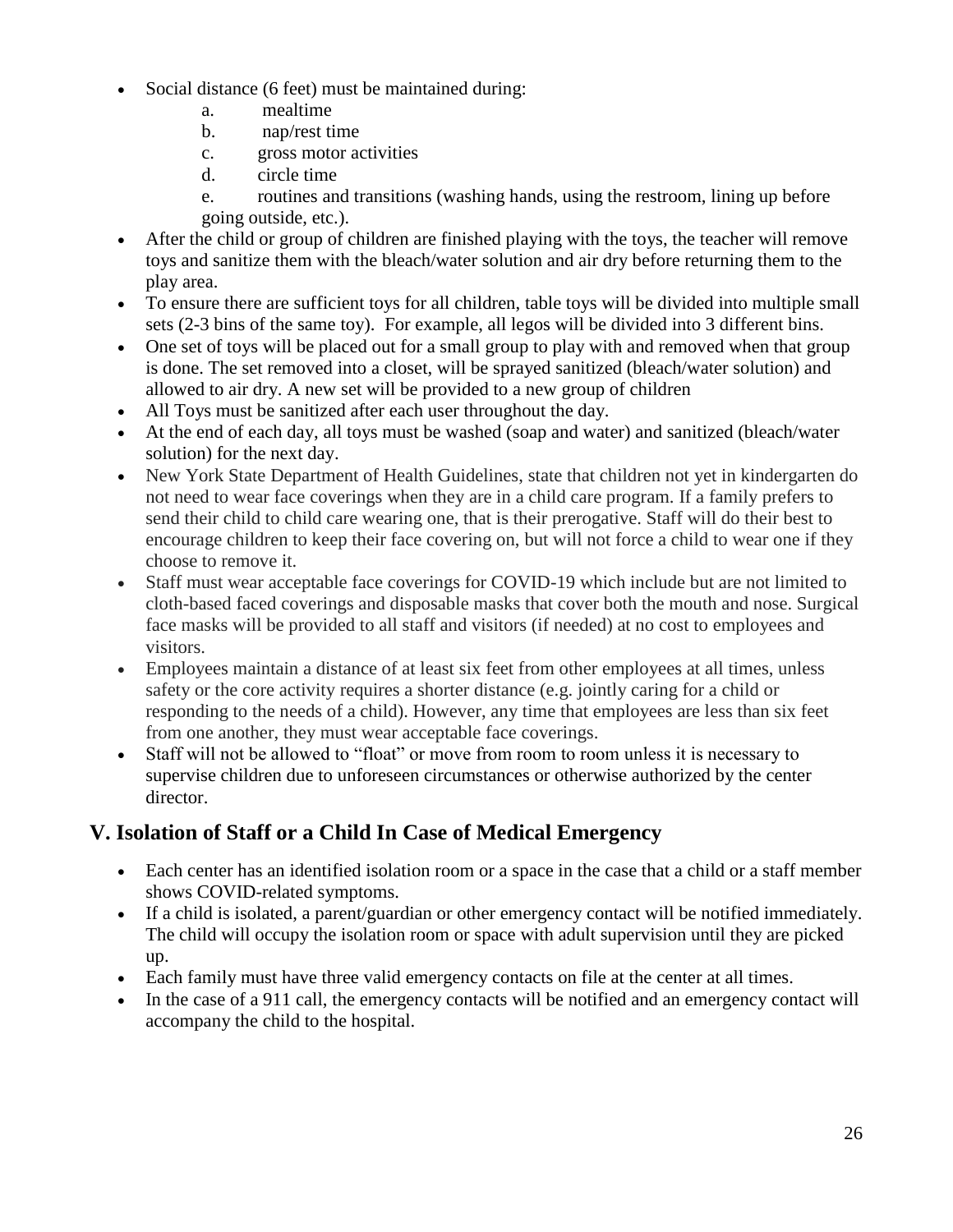## **VI. Protocol for Child or Staff Testing Positive for COVID-19**

- *If a parent receives notification that their child has tested positive, the parent/guardian of the* child contacts the Center Director and Family Worker/Social Worker. The Center Director then contacts the Deputy Director of Administration and Director of Compliance to notify them of a possible positive test result via phone and email. This information is confidential and must only be told to the listed parties above. Note: If the child is at the center when the parent/guardian notifies the Center Director and Family Worker/Social Worker, the child must be moved to the isolation room. The child must be picked up within **45minutes to 1 hour** of the initial phone call with the parent/guardian.
- If a child or a staff member has been tested positive for COVID-19, the center will be closed.
- A professional cleaning company will be contracted to deep clean the center using antiviral solutions approved by the CDC and EPA.
- The Deputy Director of Administration will notify the DOH in order for the DOH to contact the individual.
- Staff and families will be notified via ParentSquare by the Deputy Director of Administration to inform them that the center has been closed until further notice due to somebody having tested positive for COVID-19.
- If a child or staff member tests positive for COVID-19 while quarantined, they must notify the Center Director immediately. The Center Director will notify the Deputy Director of Administration and Director of Compliance so appropriate reporting and procedures can be followed.

## **VII. Visitors**:

- Any family meetings will be scheduled in advance to prevent multiple visitors at one time, and will have the option of being held outside, weather permitting, and inside with barriers and distancing if not.
- Visitors on-site will be required to wear face coverings at all times and visits must be preapproved (no walk-ins). Markings on the floor and signage will reinforce six feet of distance between visitors and other adults.
- Parents are welcome to call the center to see how their children are doing or set up a phone meeting with the teacher during his/her lunch break.

## **VIII. Meals**

- Food-serving tables are cleaned with soap and water and sanitized with bleach/water solution (1tsp. bleach per 1 qt. water) and sanitized before and after each use.
- Family-style meals will not be served. Kitchen staff will prepare a plate for each child, based on the child's dietary needs, and the teacher will place the plate in front of the child.
- Children must be seated least 6 feet apart.
- Food will never be served/touched with bare hands. Staff will use utensils and gloves. Staff serving meals to the children must wash hands with soap and water, then use latex-free gloves, then wash their hands again.
- Outside food is not permitted. If a child has a special dietary restriction, the food will be provided by the center in accordance with information provided by the child's parent/guardian and physician.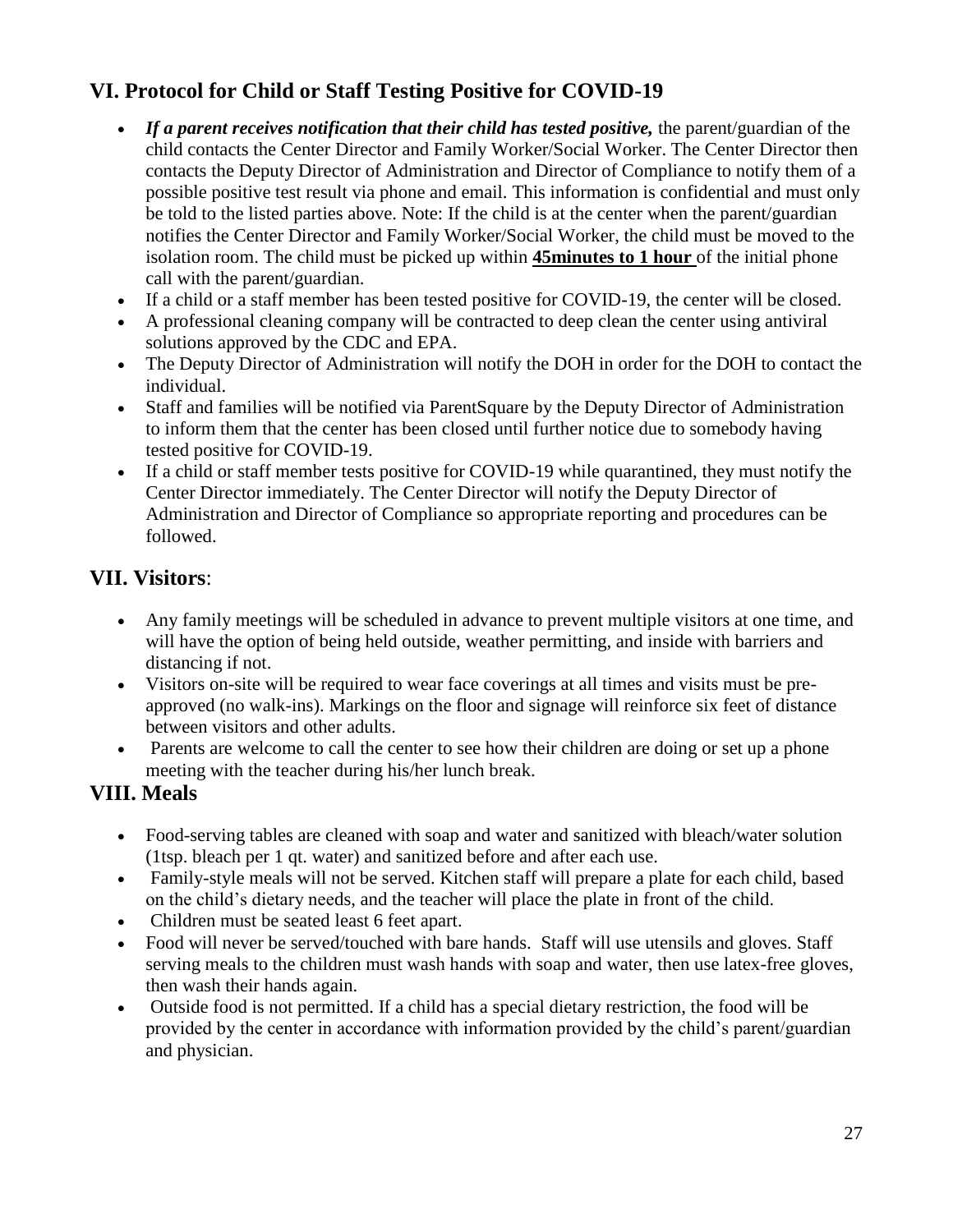## **IX. Tooth Brushing**

• Due to COVID-19, tooth brushing is temporarily suspended.

## **XI.Toys from Home**

• Due to COVID-19, toys from home are not allowed.

## **XII. Neighborhood Walks**

-Neighborhood walks are taken throughout the program year. At this time, field trips have been paused.

- Upon entry to the program, you are requested to sign a permission slip allowing your child to participate in neighborhood walks.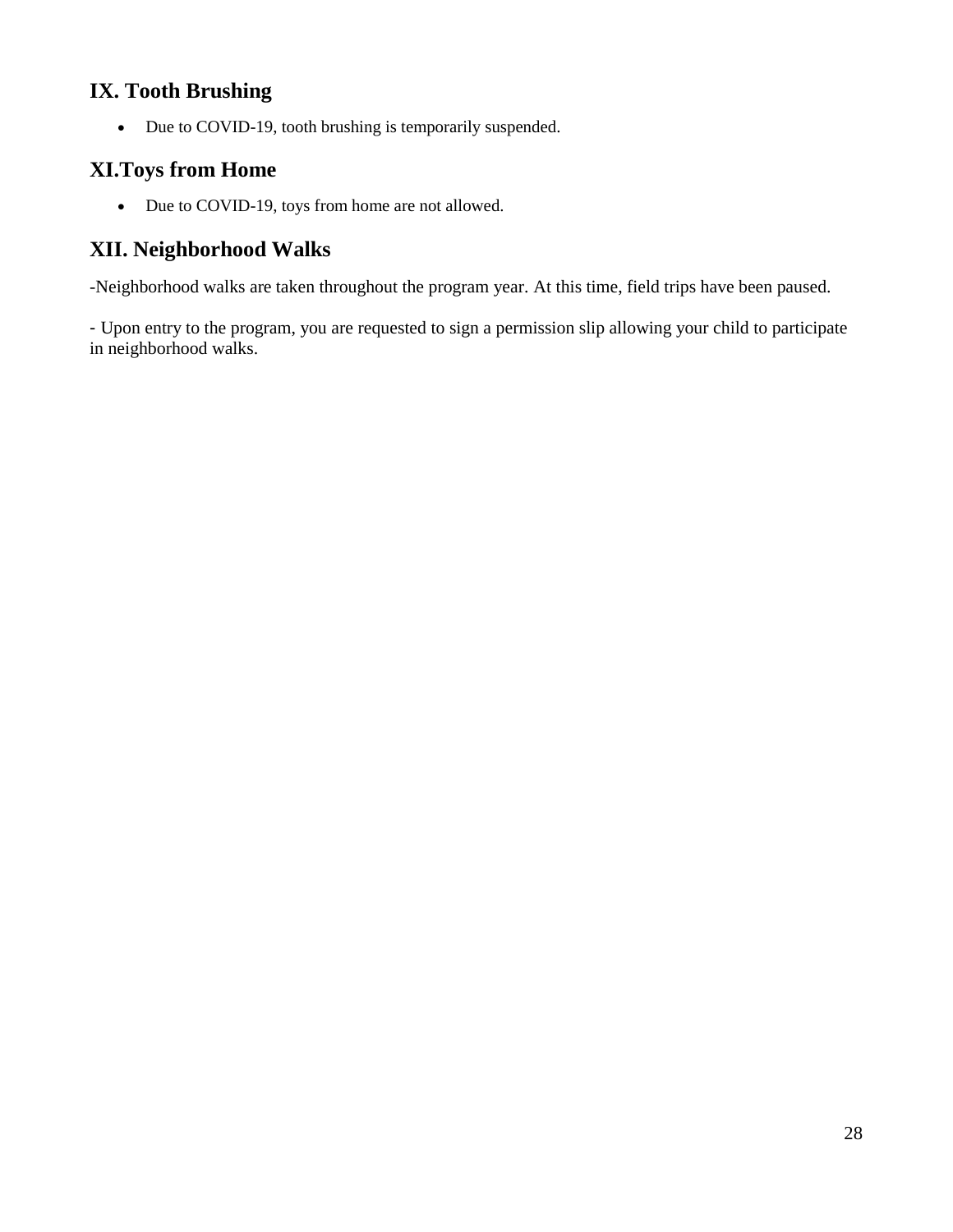

#### **PARENT/CAREGIVER RESPONSIBILITIES AGREEMENT FORM**

It is the responsibility of the primary guardian of the enrolled child to:

- Provide and replenish all required clothing items and supplies (wipes, diapers, bottles, water play clothing and towels).
- Take home bedding for washing on a regular basis.
- Clearly label all of your child's belongings with waterproof/laundry marker.
- We have a written policy that details the referral process we will engage in with the parent to get a child placed in a more appropriate setting.
- Inform teacher and Center Director immediately if there is any change in address, phone number, emergency contact or release information.
- Have your child in the classroom no later than specified arrival time (or call if special circumstance arises).
- Pick up your child at the agreed time.
- Keep your child home if ill and notify the center if your child contracts a contagious illness.
- Bring your child to the center clean (if a child arrives with a soiled diaper, it is the parent's responsibility to change the child before leaving).
- Notify the children's center if your child is going to be absent that day or for an extended period of time.
- Read all notices and take children's artwork home.
- Notify staff if your child has incurred any minor injury (bump, bruise, scratch, etc.).
- Notify the center at least two weeks before withdrawing your child from the program for any reason.
- Inform the Center Director if your child is receiving special educational or therapeutic services and has an IEP so that we can support your child's needs.
- Discuss any special circumstances, needs, or requests with the teachers.
- Attend Parent/Teacher conferences throughout the year.
- Attend as many workshops as possible.
- Keep DOE Certification and your child's medical visits up-to-date.
- Pay all fees on time, as required. (if applicable)

I understand that should I develop a pattern of not adhering to any of the above policies, I may lose the privilege of keeping my child enrolled at the children's center.

I, \_\_\_\_\_\_\_\_\_\_\_\_\_\_\_\_\_\_\_\_\_\_\_\_\_\_\_\_\_\_\_\_\_\_\_\_\_, understand and agree to all of the above.

Parent/Guardian Signature

\*\*Note: One copy of the signed Agreement will be given the Parent/Guardian. One copy of the signed Agreement will be placed in the child's file.